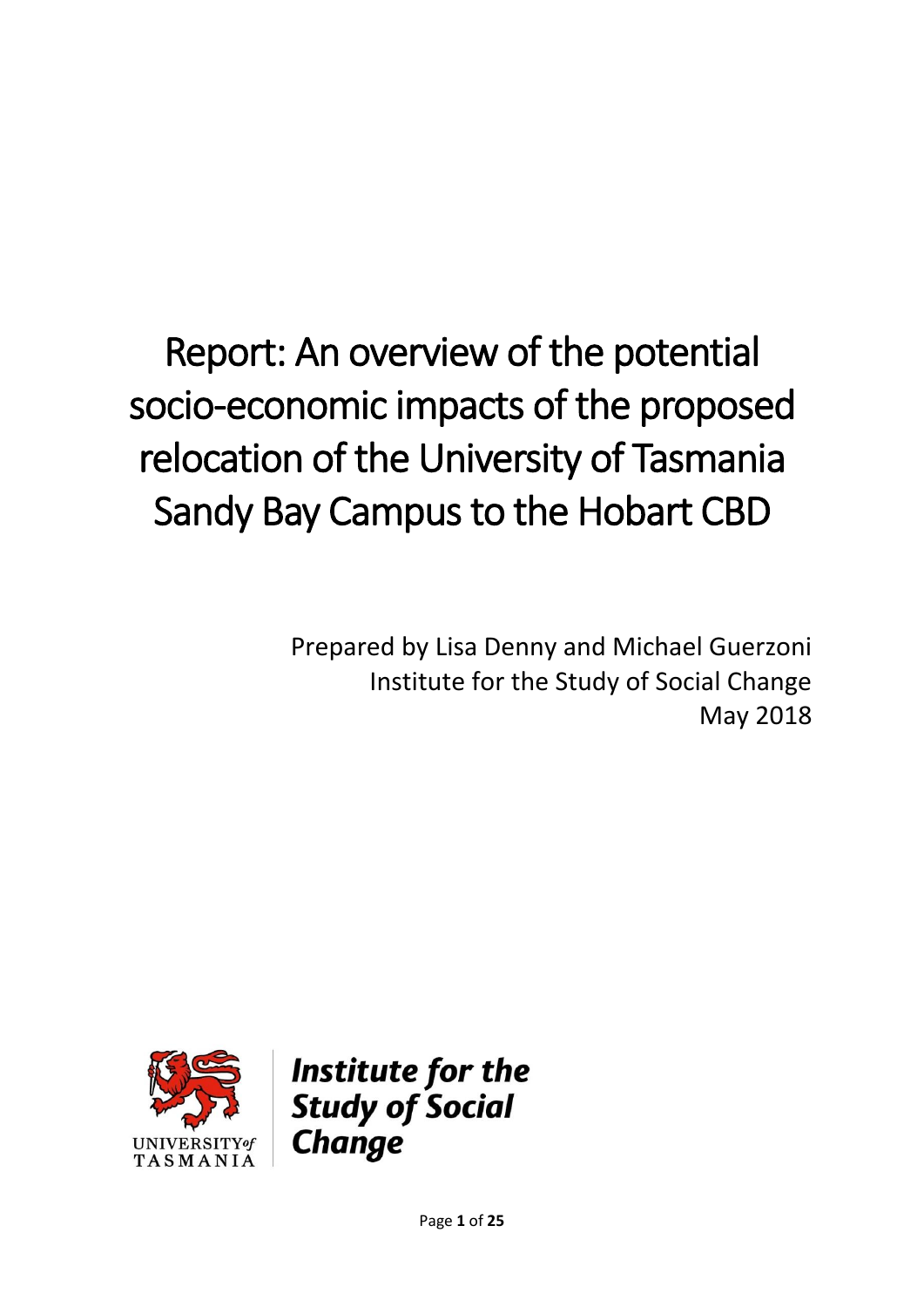# Contents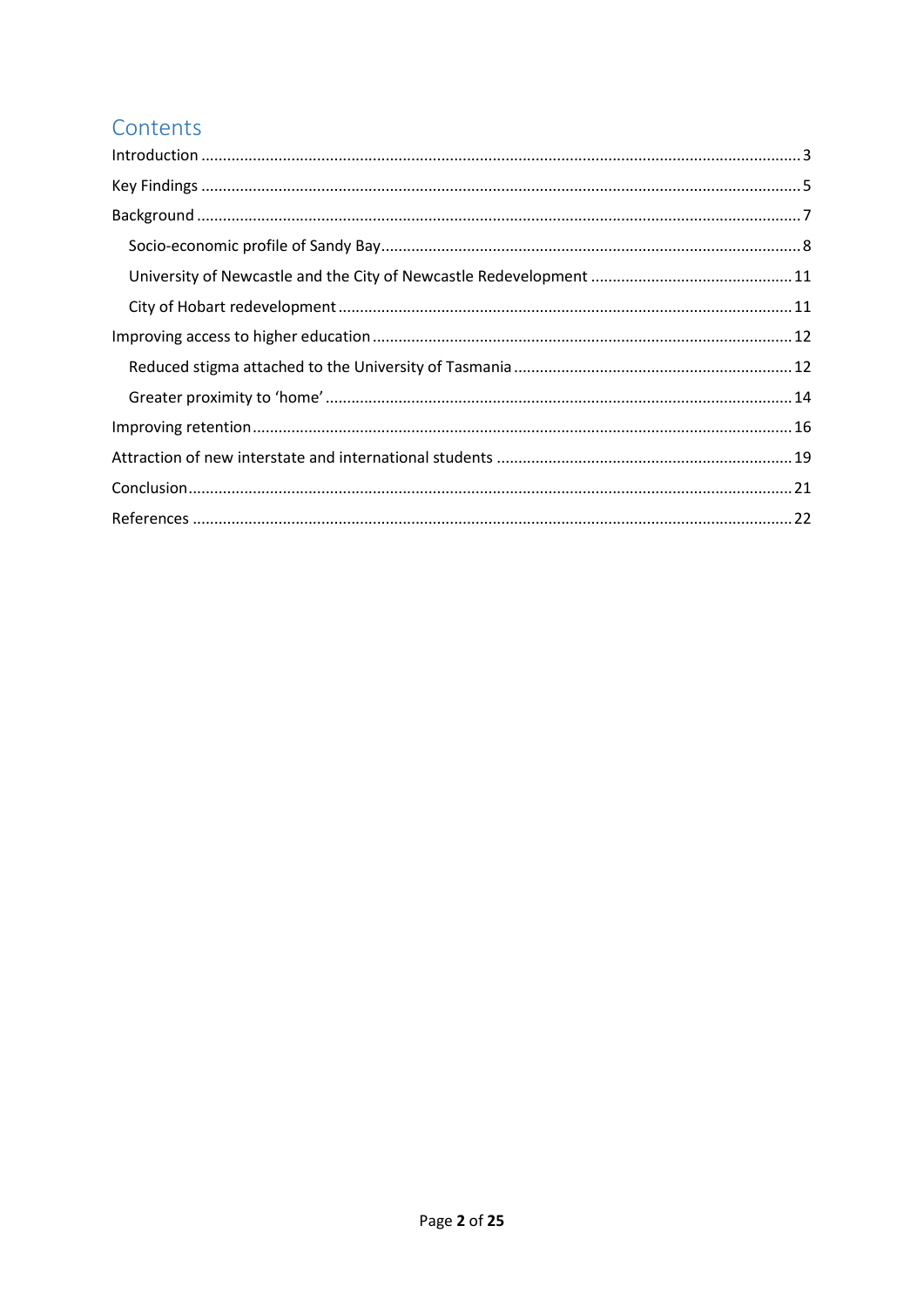## <span id="page-2-0"></span>**Introduction**

This report has been prepared for the Commercial Strategy Team (CMT) of the University of Tasmania to provide insight into any socio-economic impacts of a potential relocation of the Sandy Bay Campus to the Hobart CBD. As part of the University's Southern Infrastructure Plan, the CMT is reviewing the options for remaining at the Sandy Bay campus. The Sandy Bay campus requires significant investment in infrastructure to meet modern tertiary education standards. Relocation to a greenfields development in the Hobart CBD may offer greater fiscal feasibility as well as provide greater economic and social outcomes for Tasmania and Tasmanians.

To support the business case, which includes a commercial plan, cost-benefit analysis and SWOT analysis, the CMT is seeking a review of potential socio-economic impacts which may occur as a result of the relocation of the Sandy Bay Campus to the city in Hobart. It is proposed there could be considerable positive outcomes for Tasmanians from socioeconomically disadvantaged backgrounds resulting from the relocation. This is based on the assumption that greater proximity to the university will provide improved access for those experiencing disadvantage to participate in higher education opportunities.

There are few examples of universities which have relocated from a peri-urban location to a CBD from which to draw conclusive evidence of potential socio-economic benefits for the University of Tasmania's proposal. As such, this report provides a systematic overview of the role of universities in improving socio-economic outcomes and the factors which contribute to this improvement. More specifically, the report outlines the role of stigma in preventing participation in higher education by those from lower-socio economic backgrounds as well as the importance of physical proximity for students to a university campus. In addition, we supplement these findings which an overview of the experience of those from disadvantaged backgrounds in attending an elite university (where the elite universities are used as a proxy for the Sandy Bay campus of the University of Tasmania). We also provide an overview of the requirements to achieve improved retention of students as well as identify factors which may contribute to attracting new students from interstate or overseas.

To identify any specific, potential outcomes of a relocation to the CBD, we contacted the University of Newcastle and the University of Suffolk in the UK, both regional universities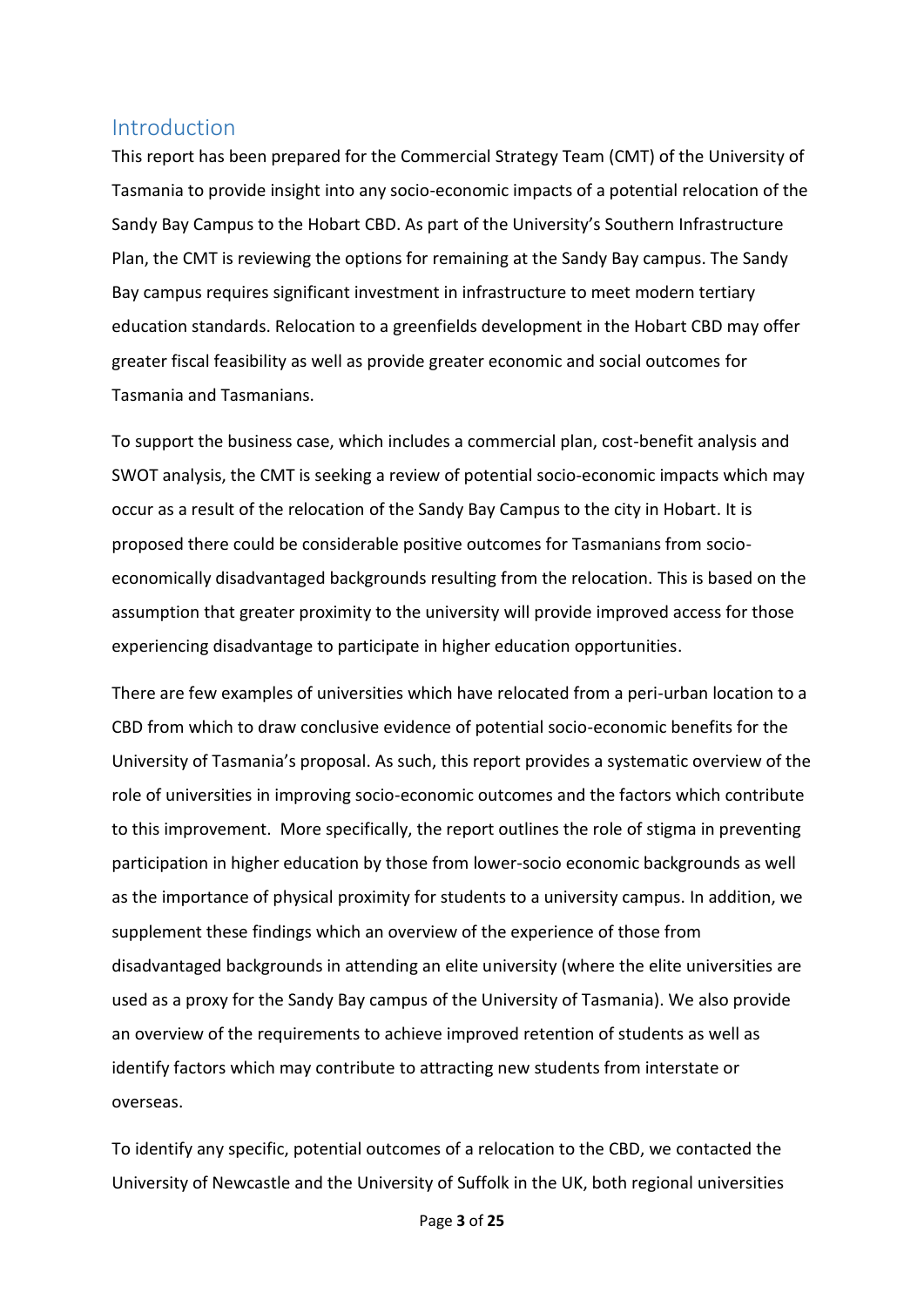which relocated a part or all of a campus to a city location, with a view to incorporating their experience and outcomes into this report. At the time of this report, no response had been received from either university.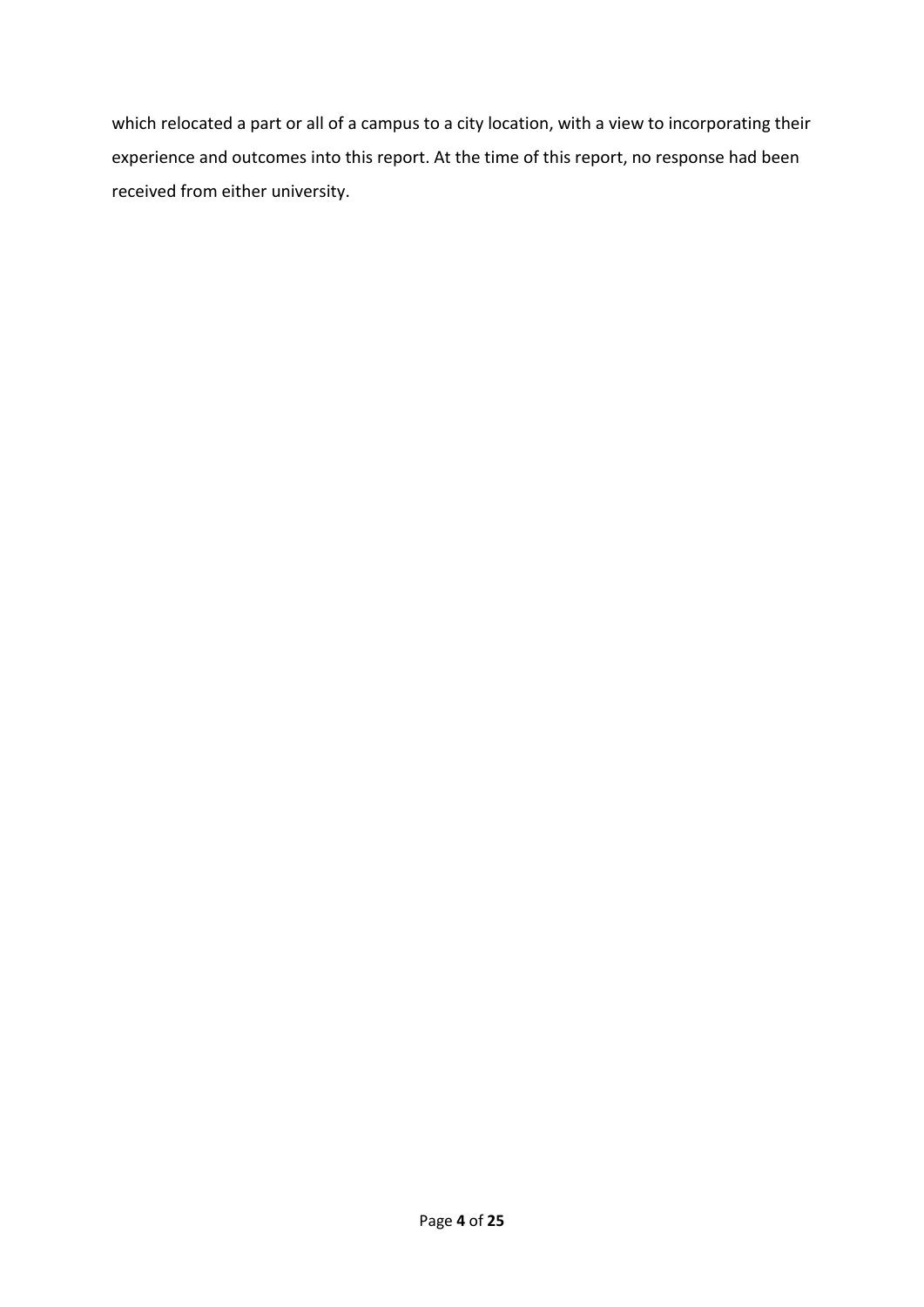# <span id="page-4-0"></span>Key Findings

- The Sandy Bay Campus is located in an area which enjoys the highest SEIFA decile for access to material and social resources, and the ability to participate in society. This is equivalent to, or higher, than most G8 University campuses. As such, the Sandy Bay Campus of the University of Tasmania could be likened to an 'elite university'.
- The current location of the University of Tasmania Sandy Bay campus reinforces and exacerbates the negative stereotype (stigma) associated with higher education by those from socio-economically disadvantaged backgrounds. This negative stereotype is a significant deterrent to potential participation in higher education by those experiencing disadvantage.
- Disadvantaged groups are under-represented within universities due to a range of social, educational, geographical, and economic factors, most of which are outside of the influence of tertiary institutions. That said, the University of Tasmania has the potential to improve participation in higher education by those experiencing disadvantage for two reasons; reducing stigma associated with the campus' location in Sandy Bay as well as providing greater proximity to students' (and potential students') usual place of residence.
- It is likely that a considerable proportion of new students resulting from a relocation to the CBD will be 'first in family' given the socio-economic profile of nearby suburbs.
- As the distance between student and universities increases, the likelihood of enrolling decreases. This is further exacerbated by the time, cost of, and means of travel to the relevant campus.
- The average distance travelled by a student attending a university located in a capital city is between 11 kilometres and 15 kilometres from their usual place of residence.
- Public transport services (frequency and cost) are a critical factor for university cities in attracting and retaining students. In addition, multiple changes in order to arrive at a university campus is a deterrent to undertaking further education.
- The University of Tasmania Sandy Bay Campus is over 15 kilometres from many of the younger and growing suburbs where potential students reside (particularly those experiencing disadvantage) and require multiple public transport changes to access the campus.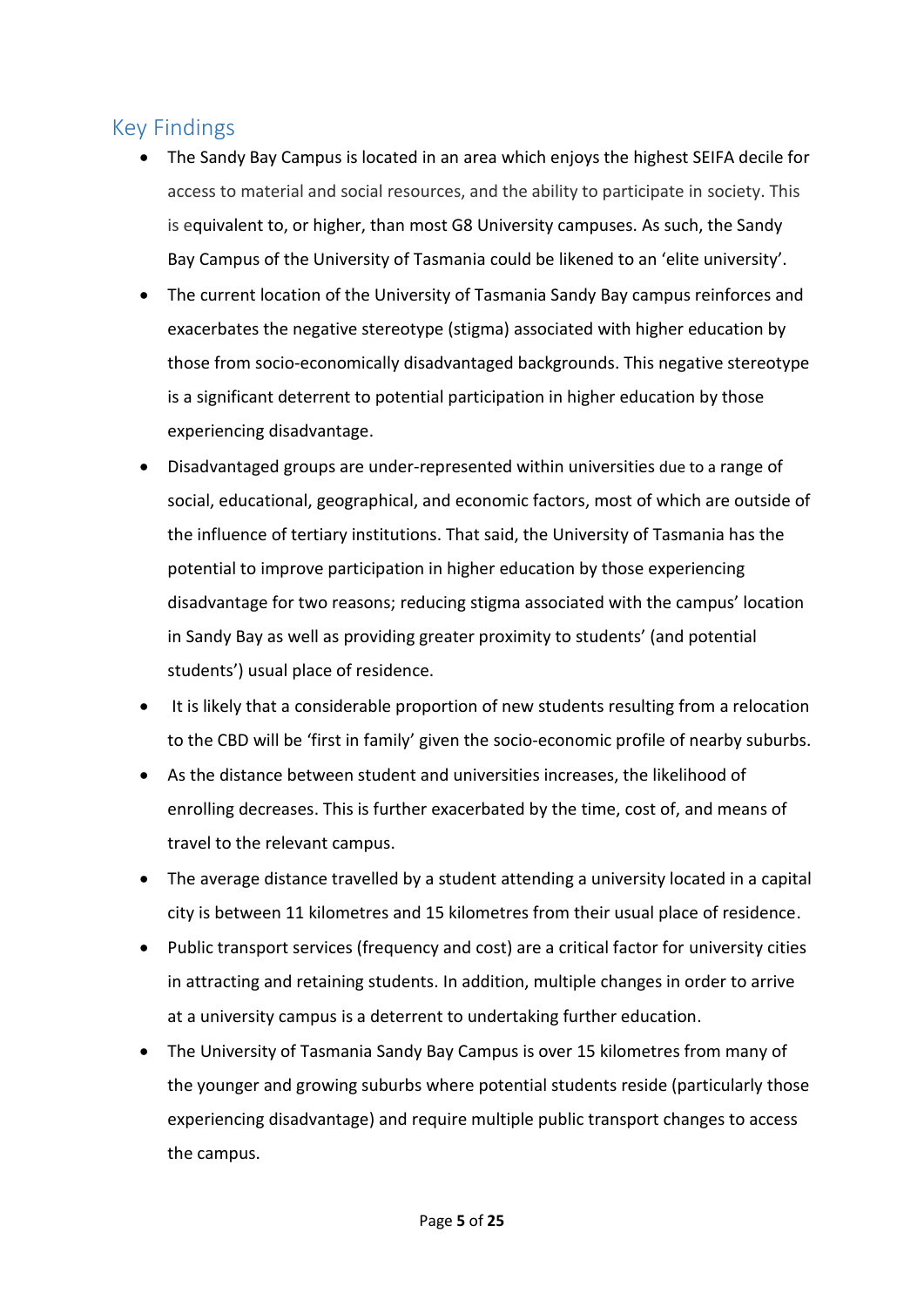- While improved access to higher education as a result of a relocation of the Sandy Bay Campus to the Hobart CBD will likely increase the participation of students experiencing disadvantage, it is the completion of their studies which will result in the potential for improved social and economic well-being.
- Students from lower socio-economic backgrounds are 6.0% less likely to complete a university degree than those of a higher socio-economic status. Additionally, first in family students experience higher instances of attrition than multigenerational university students. It is estimated they have a 40% greater chance of withdrawing from university study.
- Social and financial pressures are the primary causes of student attrition across the stages of the degree rather than academic incompetence.
- A range of support services and network systems are recommended to assist in retention of students, particularly those from low socio-economic backgrounds.
- There are a range of motivating factors behind the selection of universities by students, including distance, course offerings, perceived civic nature of universities, the location of the university, and the prospects of post-degree employment.
- The recent decline in regional university enrolment is explained by regional students selecting urban universities over their regional counterparts. Increasingly, aspirant students are pursuing education in more developed cities which offer a lifestyle with the thrill and allure of urban life, liberties and culture.
- Similar to the revitalisation of the City of Newcastle, the Greater Hobart area is currently experiencing a considerable transformation. As a result, Hobart now offers an increasingly urban lifestyle, experience and adventure, alongside its traditional nature-based offerings.
- Like the University of Newcastle's NewSpace, the relocation of the University of Tasmania's Sandy Bay campus to the CBD, with modern facilities and learning environment, accompanied by Hobart's new urban lifestyle, may capture the interest of a greater number of interstate and international students.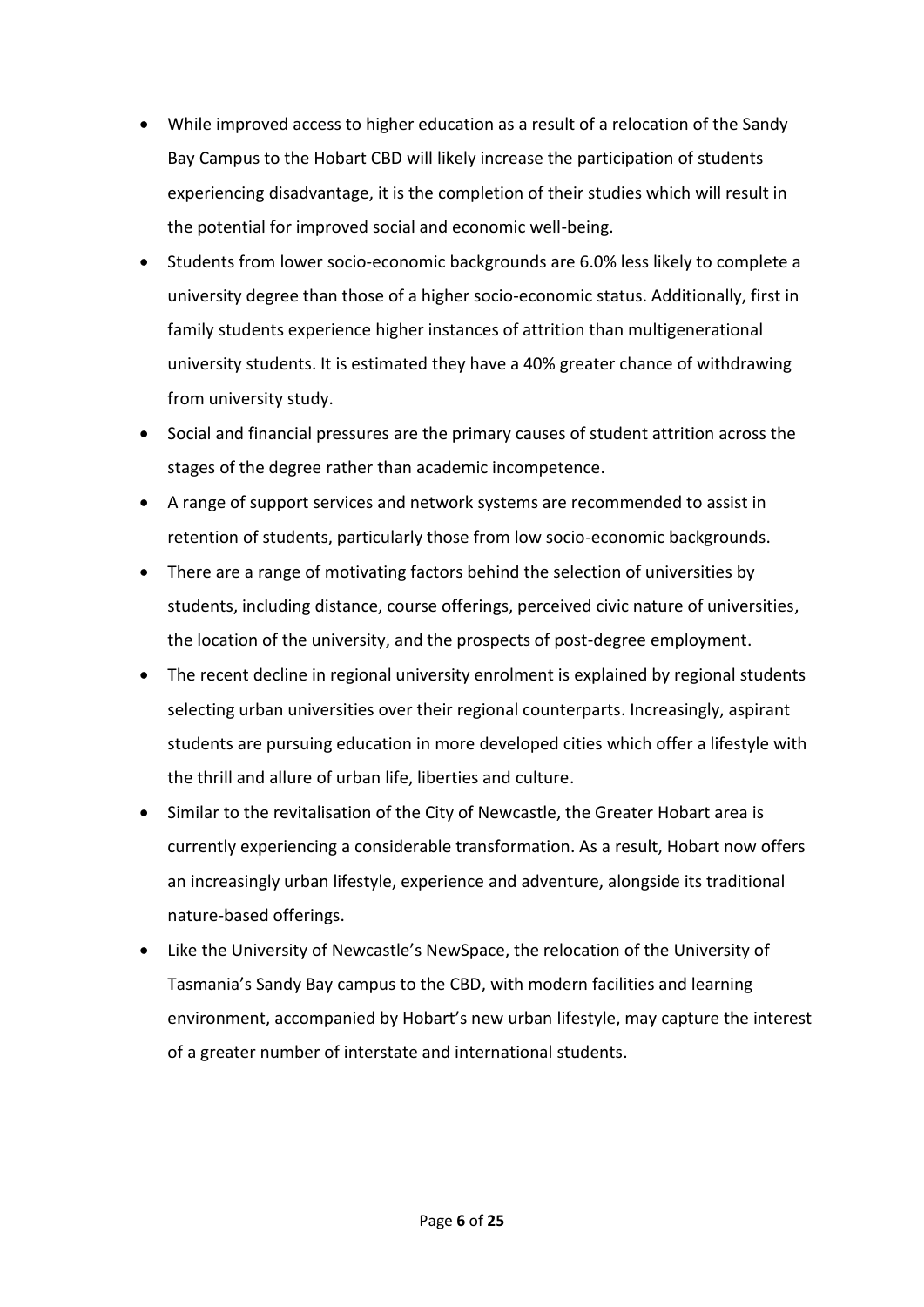# <span id="page-6-0"></span>Background

Participation in higher education and the attainment of tertiary-level educational qualifications are amongst the strongest predictors of subsequent success in the labour market. This includes:

- attainment of secure and continuous employment
- higher productivity and wage growth
- improved social mobility and occupational standing
- greater job satisfaction.

In addition, greater social and health outcomes are also attributable to higher levels of educational attainment, including being less likely to

- live in households which fall below the poverty line
- be dependent on income-support from the government
- report financial difficulties
- be in poor physical health
- suffer from mental disorders
- adopt risky health behaviours, such as smoking, drinking and substance abuse.

University-educated individuals also have higher life expectancy and greater overall quality of life (Edgerton & von Below, 2012). As such, the ability to access and participate in higher education is critical to economic and social well-being.

It is well established that individuals from lower socio-economic backgrounds and those from regional and remote areas experience disparity in educational outcomes in contrast to those from more advantaged areas. Importantly, improving outcomes for these relatively disadvantaged students is significantly affected by economic and social trends, many of which militate against equity in education in regional Australia (Halsey, 2017).

One of the key underlying motivations for the establishment of tertiary institutions in regional areas like Tasmania is to increase access to, and participation in, higher education, particularly for those experiencing disadvantage. Even so, students enrolled in regional areas have lower completion rates than students enrolled in city-based universities (Lim 2015). Given the large regional composition of Australia (and by extension, Tasmania),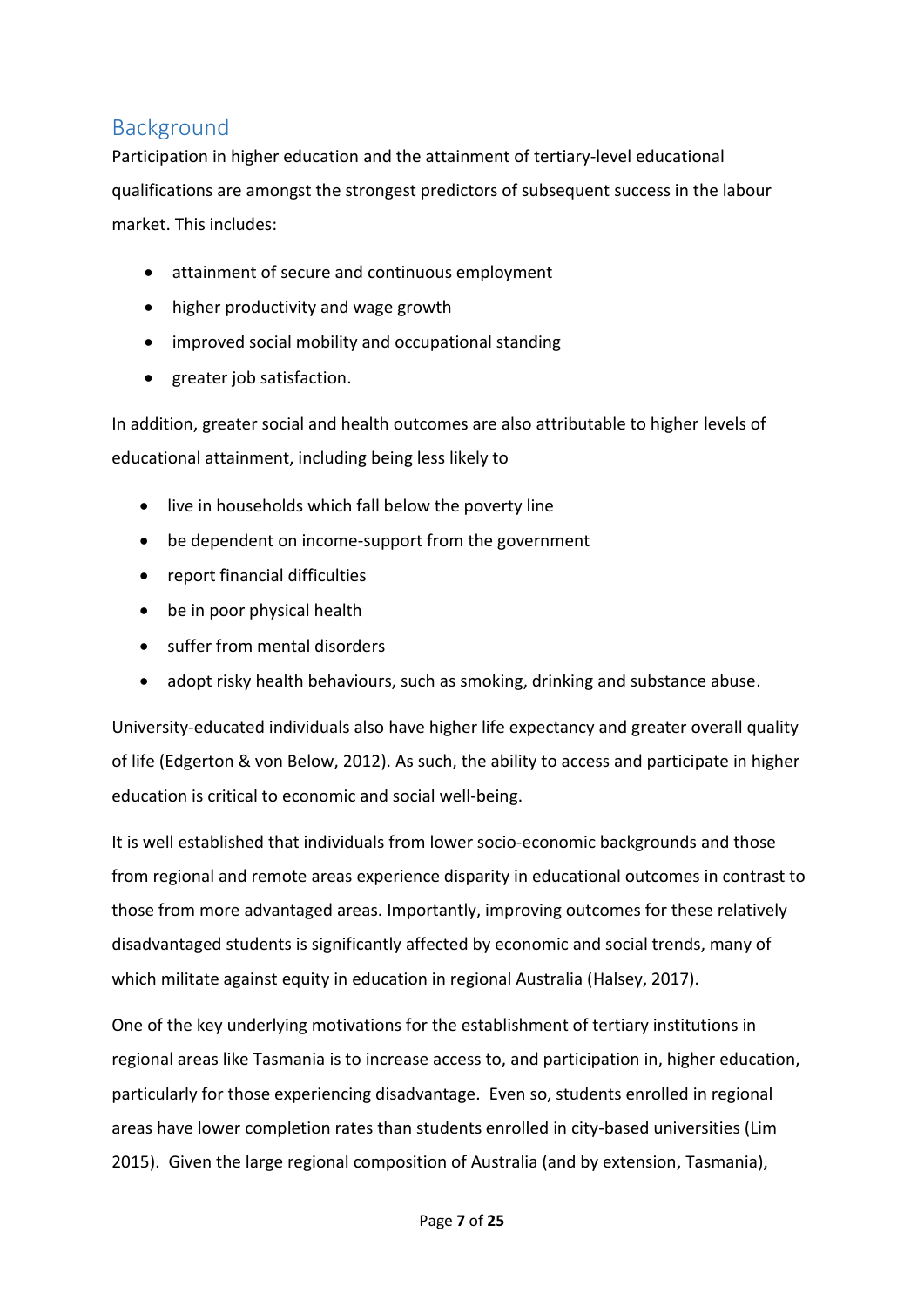regional universities are well positioned to contribute to the Federal Government's target for 40% of young adults in the 25 to 34 age category educated to a Bachelor level by 2020 (Scevek, Southgate and Rubin 2015).

Even so, the University of Tasmania already exceeds this target with 31.2% of student enrolments from lower socio-economic areas (Koshy 2016), reflecting the socio-economic profile of the state more broadly.

#### <span id="page-7-0"></span>Socio-economic profile of Sandy Bay

Socio-Economic Indexes for Areas (SEIFA) give a measure of how relatively advantaged or disadvantaged an area is compared with other areas in Australia. The ABS broadly defines relative socio-economic advantage and disadvantage in terms of people's access to material and social resources, and their ability to participate in society.

For each index, every geographic area in Australia receives a SEIFA score. Importantly, the indexes reflect the socio-economic well-being of an area, rather than that of individuals. Each area has a score, rank, decile, and percentile. A lower score indicates that an area is relatively disadvantaged compared to an area with a higher score. All areas are then ranked and ordered from lowest to highest score. The lowest 10% of areas are given a decile number of 1, the next lowest 10% of areas are given a decile number 2 and so on, up to the highest 10% of areas which are given a decile number of 10.

Sandy Bay, the location of the main campus of the University of Tasmania, in comparison with all other areas in Australia, is in the top decile for the Index of Relative Socio-economic Advantage and Disadvantage (IRSAD) as well as the Index of Education and Occupation (IEO). That is, people living in Sandy Bay are in the top 10% of areas in Australia with the greatest access to material and social resources, and the ability to participate in society. While Sandy Bay is the largest suburb within the Greater Hobart region, this represents just 5.4% of the total population. The second largest suburb, Glenorchy, is in the bottom decile for the Index of Relative Socio-economic Advantage and Disadvantage (IRSAD). That is, people living in Glenorchy have the least access to material and social resources, and the ability to participate in society in Australia. See Table 1.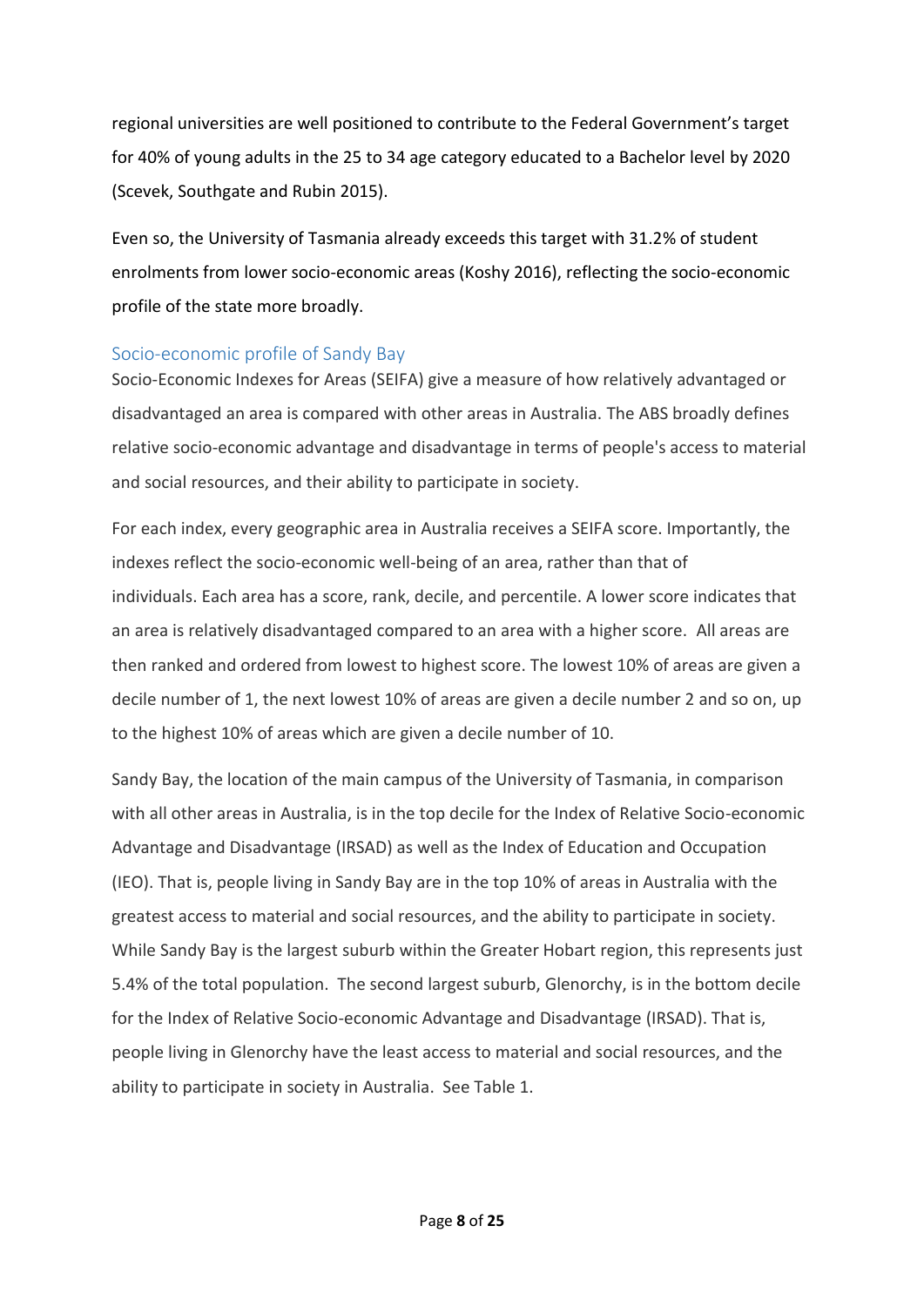|                      | <b>Population</b> | % of Greater<br><b>Hobart</b> | <b>SEIFA IRSAD</b> | <b>Distance to</b><br><b>Sandy Bay</b><br>(km) |
|----------------------|-------------------|-------------------------------|--------------------|------------------------------------------------|
| <b>Sandy Bay</b>     | 11,925            | 5.4                           | 10                 | $\Omega$                                       |
| Glenorchy            | 10,833            | 4.9                           | $\mathbf{1}$       | 14                                             |
| <b>Kingston</b>      | 10,408            | 4.7                           | 5                  | 12                                             |
| <b>Howrah</b>        | 8,686             | 3.9                           | 8                  | 17                                             |
| <b>Claremont</b>     | 7,746             | 3.5                           | $\overline{1}$     | 18                                             |
| <b>Blackmans Bay</b> | 7,140             | 3.2                           | 8                  | 15                                             |
| <b>Lindisfarne</b>   | 6,183             | 2.8                           | $\overline{7}$     | 11                                             |
| <b>New Town</b>      | 6,118             | 2.8                           | 6                  | 8                                              |
| <b>West Hobart</b>   | 5,952             | 2.7                           | 9                  | 6                                              |
| <b>Lenah Valley</b>  | 5,942             | 2.7                           | 8                  | 9                                              |
| <b>New Norfolk</b>   | 5,430             | 2.4                           | $\overline{1}$     | 39                                             |
| <b>Moonah</b>        | 5,426             | 2.4                           | $\overline{2}$     | 10                                             |
| <b>South Hobart</b>  | 5,316             | 2.4                           | 9                  | 5                                              |
| <b>Bellerive</b>     | 4,502             | 2.0                           | $\overline{7}$     | 10                                             |
| <b>Brighton</b>      | 4,061             | 1.8                           | $\overline{2}$     | 31                                             |
| <b>Bridgewater</b>   | 4,044             | 1.8                           | 1                  | 25                                             |
| <b>West Moonah</b>   | 4,012             | 1.8                           | $\overline{2}$     | 13                                             |
| <b>Margate</b>       | 3,924             | 1.8                           | $\overline{7}$     | 22                                             |
| <b>Old Beach</b>     | 3,779             | 1.7                           | 6                  | 23                                             |
| <b>Rokeby</b>        | 3,372             | 1.5                           | 1                  | 19                                             |

Table 1. Top 20 suburbs of Greater Hobart region, population and SEIFA, 2016

Source: ABS, Census of Population and Housing: Socio-Economic Indexes for Areas (SEIFA), Australia, 2016, Cat. No. 2033.0.55.001

Sandy Bay's socio-economic profile is equivalent to, or higher, than the suburbs of the main campuses of the G8 universities in Australia. See Table 2. As such, the Sandy Bay Campus of the University of Tasmania could be considered an elite tertiary education institution.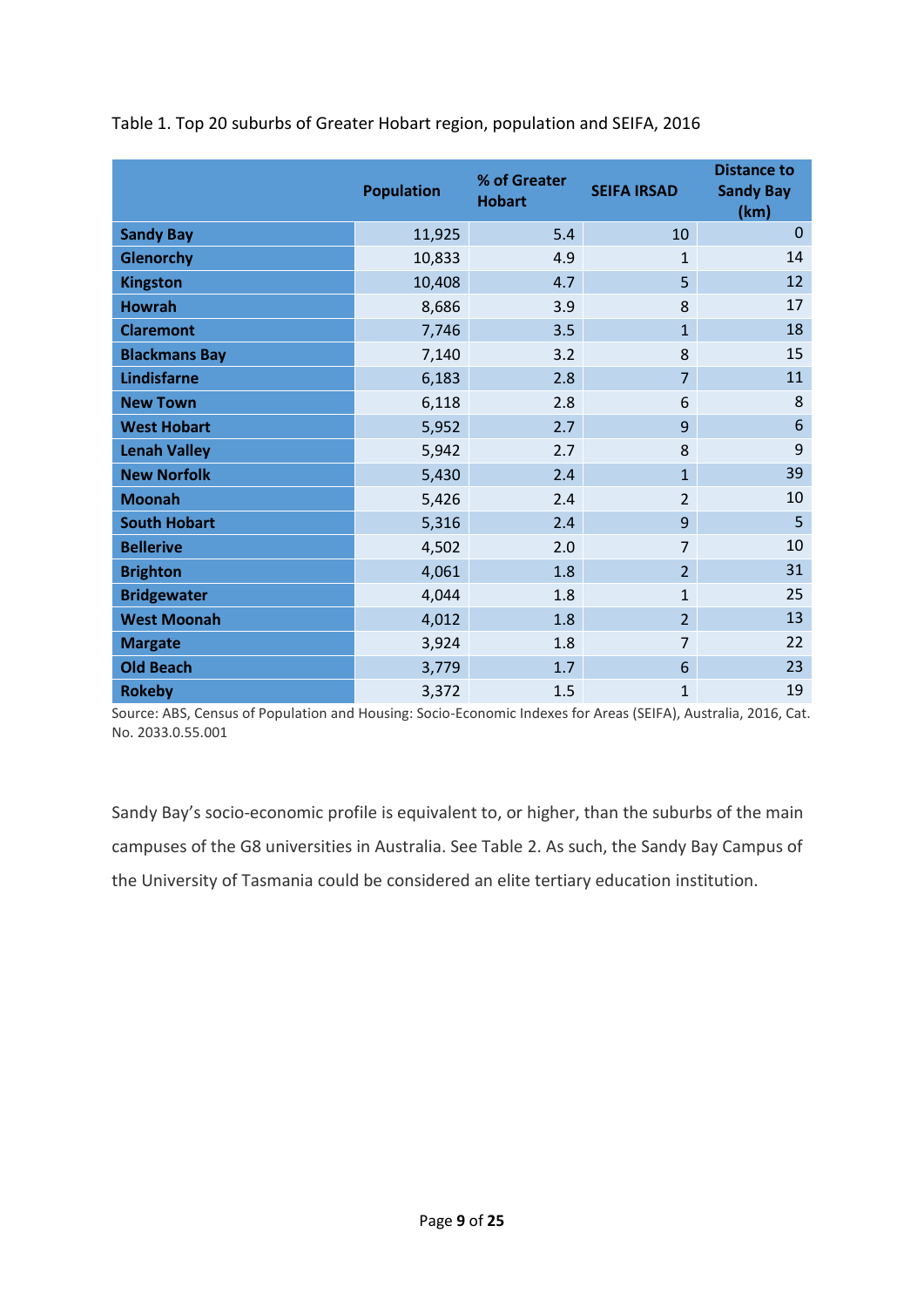Table 2 SEIFA Deciles University of Tasmania Sandy Bay Campus and G8 University Campuses

|                                        | <b>Campus</b>             | <b>Index of Relative</b><br>Socio-economic<br><b>Advantage and</b><br><b>Disadvantage</b><br>(IRSAD) | <b>Index of Education</b><br>and Occupation (IEO) |
|----------------------------------------|---------------------------|------------------------------------------------------------------------------------------------------|---------------------------------------------------|
| <b>University of Tasmania</b>          | Sandy Bay                 | 10                                                                                                   | 10                                                |
| <b>Monash University</b>               | Clayton                   | 7                                                                                                    | 10                                                |
|                                        | Caulfield                 | 10                                                                                                   | 10                                                |
|                                        | Parkville                 | 10                                                                                                   | 10                                                |
|                                        | Frankston                 | 3                                                                                                    | 5                                                 |
| <b>ANU</b>                             | Acton                     | 8                                                                                                    | 10                                                |
| <b>University of Adelaide</b>          | <b>North Terrace</b>      | 10                                                                                                   | 10                                                |
| <b>University of Melbourne</b>         | Parkville                 | 10                                                                                                   | 10                                                |
|                                        | Southbank                 | 10                                                                                                   | 10                                                |
|                                        | <b>Burnley</b>            | 10                                                                                                   | 10                                                |
| <b>The University of</b><br>Queensland | St Lucia                  | 10                                                                                                   | 10                                                |
| <b>The University of Sydney</b>        | Camperdown/<br>Darlington | 10                                                                                                   | 10                                                |
|                                        | Camden                    | 9                                                                                                    | $\overline{7}$                                    |
|                                        | <b>Surrey Hills</b>       | 10                                                                                                   | 10                                                |
|                                        | Rozelle                   | 10                                                                                                   | 10                                                |
|                                        | Westmead                  | 9                                                                                                    | 9                                                 |
| The University of Western              | Crawley                   | 8                                                                                                    | 10                                                |
| <b>Australia</b>                       | Claremont                 | 10                                                                                                   | 10                                                |
| <b>UNSW</b>                            | Kensington                | 10                                                                                                   | 10                                                |
|                                        | Paddington                | 10                                                                                                   | 10                                                |

Source: ABS, Census of Population and Housing: Socio-Economic Indexes for Areas (SEIFA), Australia, 2016, Cat. No. 2033.0.55.001

Given this, the relocation of the Sandy Bay Campus to the Hobart CBD offers potential socioeconomic benefits for both existing students and those not currently engaged in higher education. These potential benefits include greater access to, and participation in, higher education due to improved proximity for students, including those from lower socioeconomic areas, improved retention as well as increasing enrolments of new students from interstate and overseas.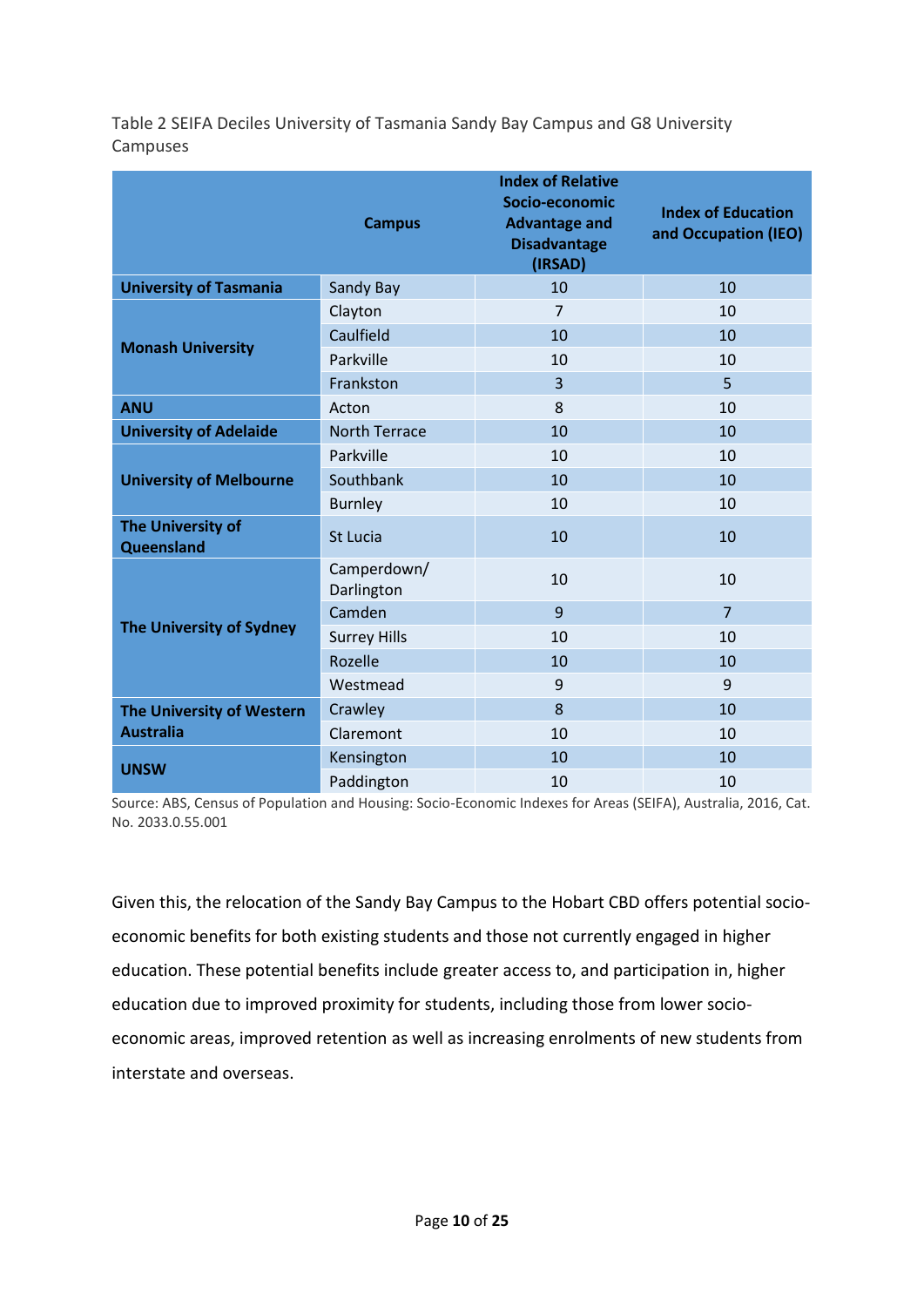#### <span id="page-10-0"></span>University of Newcastle and the City of Newcastle Redevelopment

In 2017, the University of Newcastle opened its new 8-floor city campus, called "NewSpace", in the central business district of Newcastle (Gregory 2017). The campus, to the total value of \$95 million dollars, was first poised as an idea in 2006 and funding was subsequently acquired from both the New South Wales (\$25 million) and Commonwealth (\$30 million) governments (The University of Newcastle 2018a, 2018b). The move of the University of Newcastle has been described as a means of contributing to the revitalisation to the infrastructure and economy of Newcastle, as well as a means of providing a university in a centralised location as an anchor institution to attract students from around Australia and the world (University of Newcastle 2017). It forms part of a broader plan to build a number of university complexes in the city, including student accommodation and a centre referred to as the Innovative Hub (The Urban Developer 2018).

The development of the NewSpace was intended to contribute to the redevelopment and revitalisation of the city of Newcastle, as instigated by the NSW Government (New South Wales Government 2018). The larger NSW project involved the creation of new housing, more public transport services (rail) as well as overall city refurbishment (new public spaces) as a means of stimulating urban development (New South Wales Government 2018). Following the decline of the steel manufacturing industry in the 1980s and the collapse of BHP Billiton in the 1990s, the city of Newcastle has been remarketed from a blue-collar area to a more middle-class locale through a series of municipal (and now state) government campaigns (Rofe 2004). Rofe (2004) suggests that the city, once labelled 'the problem city', has undergone gentrification (and now so-called 'super-gentrification') in the Newcastle East and Cooks Hill areas, the NewSpace campus being situated in the latter. This cosmopolitan expansion repositions Newcastle as the 'promise city' (Rofe 2004: 193).

#### <span id="page-10-1"></span>City of Hobart redevelopment

In a similar way to Newcastle, the City of Hobart is also undergoing a redevelopment plan as a part of the Capital City Strategic Plan 2015-2015 (City of Hobart 2015). This plan incorporates attention to the development of city infrastructure and public spaces to facilitate economic growth through retail services and the fostering of international partnerships (Hobart City Council 2013). The University of Tasmania is considered an important partner as a business and an entrepreneur of creative and intellectualism in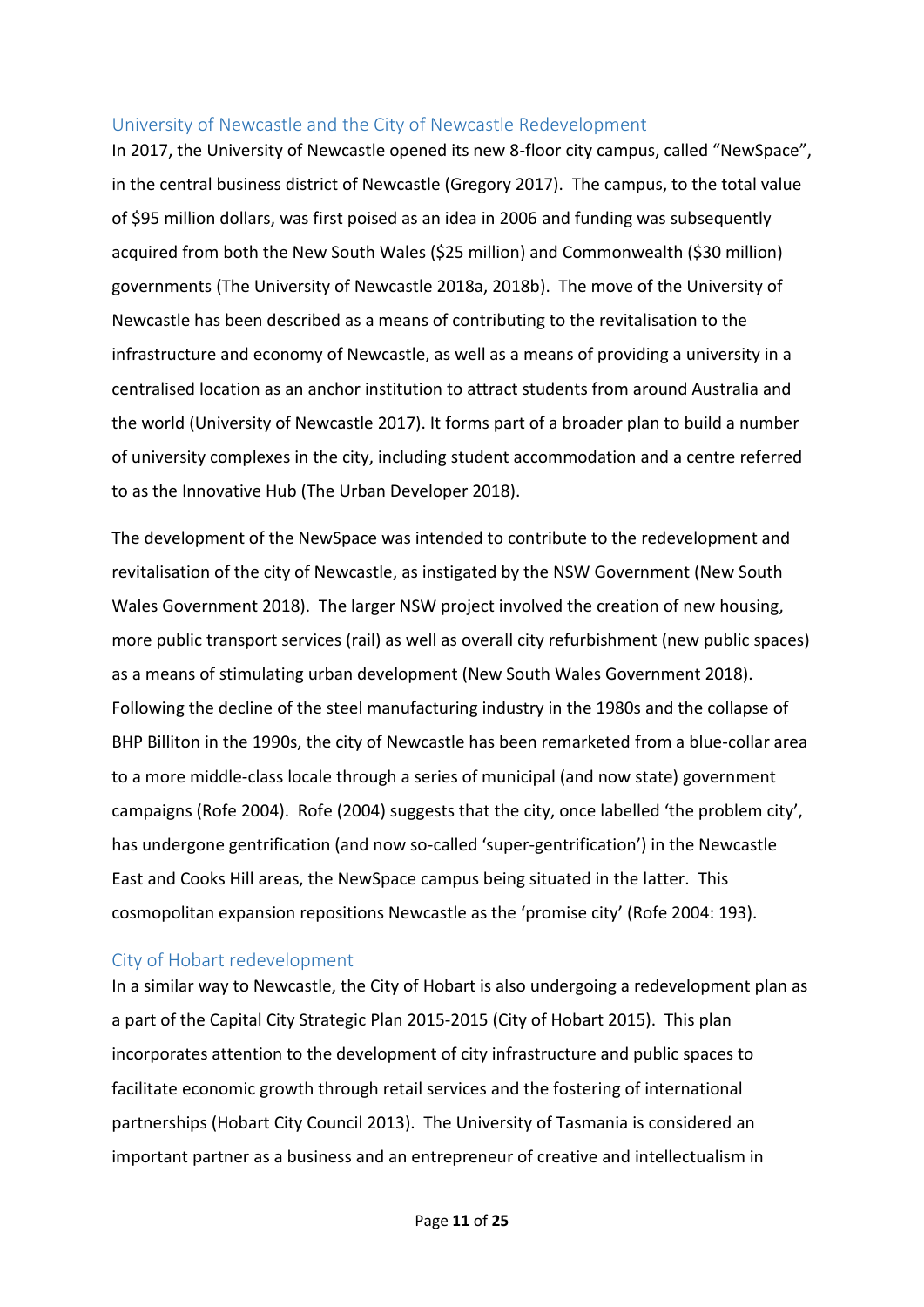Hobart and the state (Hobart City Council 2013: 17). As such, the University provides a vital component, just as the University of Newcastle did in Newcastle, to the rejuvenation of the City of Hobart.

## <span id="page-11-0"></span>Improving access to higher education

Increasing the accessibility of university education for individuals is complex, particularly for those experiencing disadvantage. Overall, disadvantaged groups are under-represented within universities (Zacharias et al. 2016). This is because their enrolment at university is affected by a range of social, educational, geographical, and economic factors; most of which are outside of the control of tertiary institutions (Hemsley-Brown and Oplatka 2014). Notwithstanding this, they are important points of consideration.

The potential relocation of the Sandy Bay Campus to the Hobart CBD could improve access to, and participation in, higher education for Tasmanians in the greater Hobart area, particularly those from lower socio-economic backgrounds for two reasons; reduced stigma associated with the campus' location in Sandy Bay as well as greater proximity to students' (and potential students') usual place of residence.

### <span id="page-11-1"></span>Reduced stigma attached to the University of Tasmania

Stigma is the labelling of persons or places as undesirable as a result of certain attributes they possess (Jacobs and Flanagan 2013). Though stigma is often ascribed to lower socioeconomic areas and peoples by the privileged, so too are higher socio-economic areas (such as Sandy Bay) stigmatised by individuals from lower socio-economic groups (Greenwood 2008). Stigma associated with higher education providers as an institution and/or their location, may dissuade individuals from enrolment (Greenwood 2008). This was found to be the case with the University of Tasmania being positioned in Sandy Bay for individuals from Bridgewater and Gagebrook (Greenwood 2008: 45).

Given the relatively higher proportion of Tasmanians experiencing disadvantage, and the proximity of a relocated southern campus to the Hobart CBD to suburbs experiencing socioeconomic disadvantage, it is likely that a considerable proportion of new students will be 'first in family'. First in family students are understood both as those in their direct family who are first to pursue tertiary education, or the first in their entire family (Jardeine 2012; Southgate et al. 2014). These individuals are generally older than students with university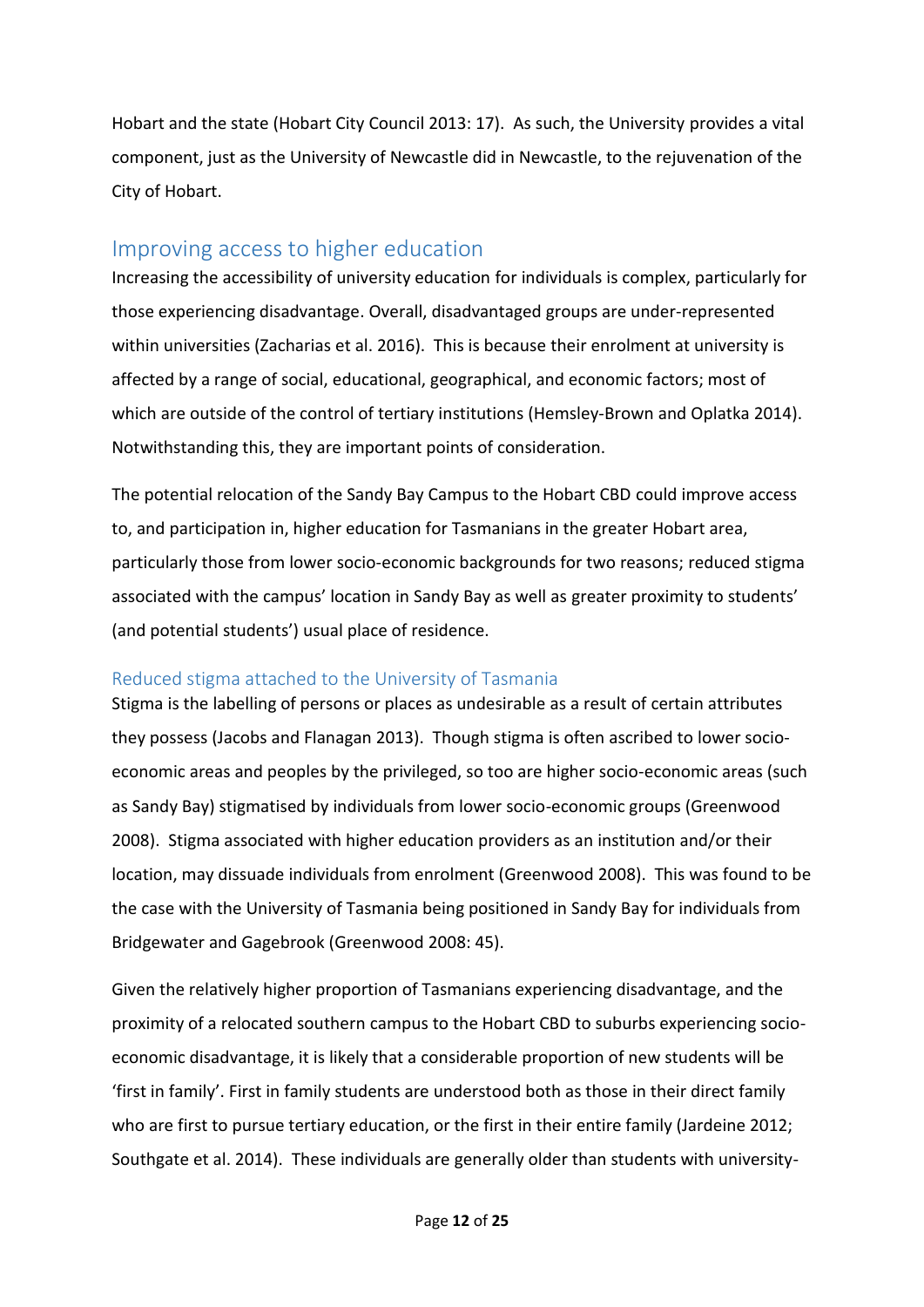educated parents (between 19 and 22 years of age), mostly comprise of women (69%), and generally come from low socio-economic backgrounds (Scevak, Southgate and Rubin 2015; Southgate et al. 2014; Jardeine 2012). The common degree of choice for first in family students include economics, education and the sciences (Southgate et al. 2014).<sup>1</sup>

Studies show that stigma is an active concern for people from disadvantaged groups in elite schools and universities. Individuals from disadvantaged groups are in many instances led to believe that university is not a desirable or attainable option for them (Thiele et al. 2017). Family members, particularly parents who are not university graduates, are known to dissuade further study by their children, perceiving university to be pointless and costly (Reay et al. 2009). Furthermore, high school teachers have been observed to 'advise' students that further study is something outside of their capabilities (O'Sullivan, Robson and Winters 2018; Mallman 2017; Archer, Hollingworth and Halsall 2007). In turn, these attitudes may contribute to poor pre-tertiary schooling outcomes in students not pursuing academic excellence (Zacharias et al. 2016). Friendship circles also heavily influence young people in their decision making in wanting to avoid stigmatisation (Brosnan et al. 2016). Among some disadvantaged groups, university education (especially degrees such as medicine) are seen as something not for people of their class, but rather, a pursuit for the clever, posh, and rich (Archer, Hollingworth and Halsall 2007: 231; Reay et al. 2009).

When placed in an elite university, disadvantaged students in some instances find themselves subject to two forms of stigma, both from the academy in not being *sui generis<sup>2</sup>* and their community in undertaking a pursuit of the 'rich', 'clever' and 'posh' (Brosnan et al 2016; Reay et al. 2009; Greenwood 2008: 28). Individuals from disadvantaged groups are conscious of their differences to their peers in elite universities, an awareness that brings self-doubt as to academic abilities and rightful place in their degree and/or institution (Johnson, Richeson and Finkel 2011; Brosnan et al. 2016; Granfield 1991). This doubt formulates from difference in personal tastes, different styles of speech and pronunciation, as well as ability to partake in elite student recreational activities, often due to cost (Brosnan et al. 2016; Granfield 1991) or by being excluded on the grounds of class (Aries and Seider 2005; Lehmann 2007).

**.** 

<sup>&</sup>lt;sup>1</sup> However, Scevak, Southgate and Rubin (2015) argue that there is no difference in degree selection.

<sup>2</sup> of his, her, its, or their own kind; unique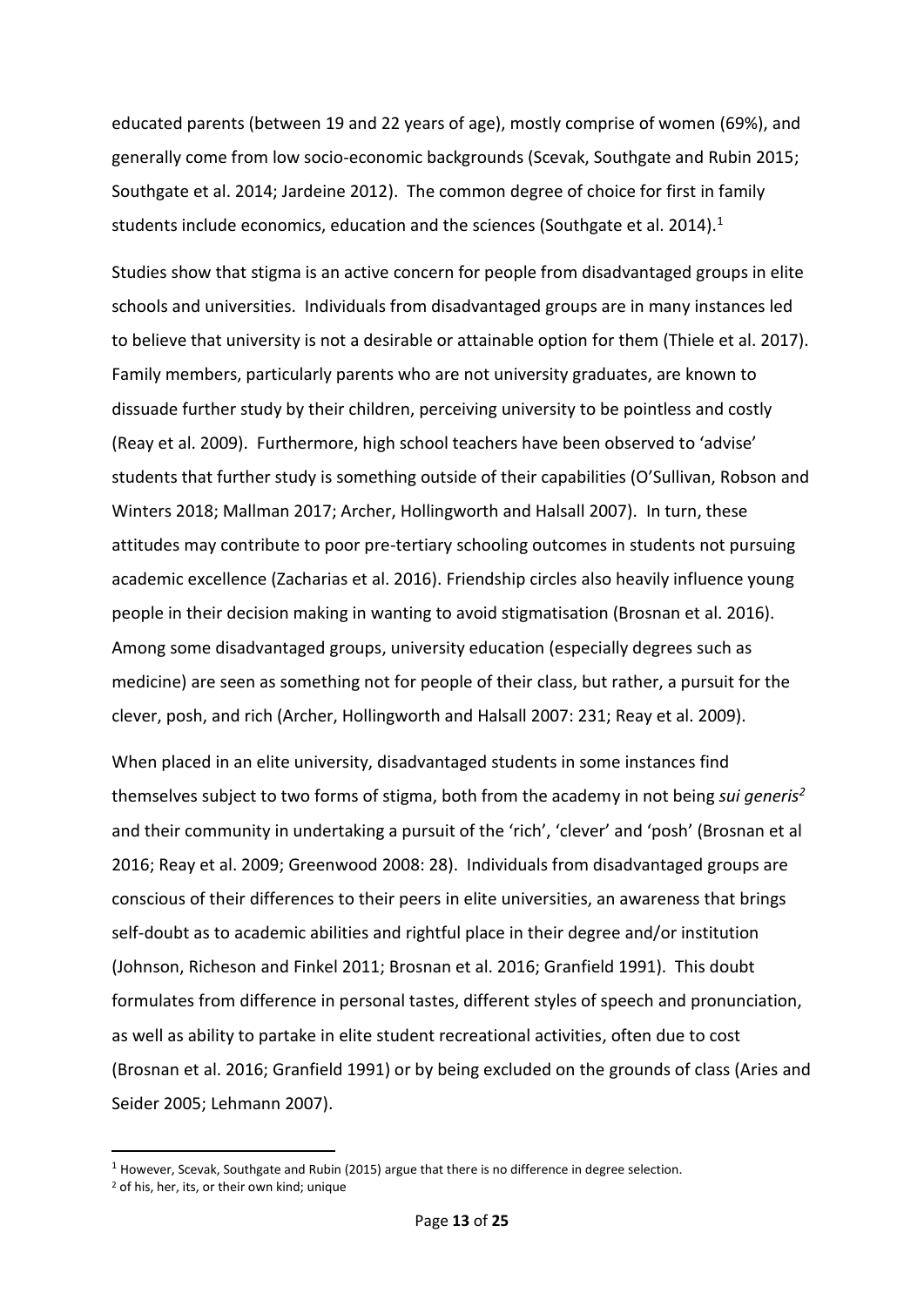Students also found that they were unable to discuss with family and friends their university experiences without being met with contempt, ridicule and jealousy (Brosnan et al 2016; Reay et al. 2009; Greenwood 2008:37). For disadvantaged groups, the absence of social networks is upsetting as it can be testing to assimilate in new social spheres with individuals of different tastes and predispositions (Reay et al. 2009; Holton 2018; Byrom 2009; Brosnan et al. 2016). To adjust, students begin to mimic those around them in order to blend in, in terms of dress, speech and conduct; being ashamed of their habitus, though at the same time experiencing regret in doing so (Granfield 1991; Aries and Seider 2005). Others abandoned social relationships and embraced their lower SES *habitus* (Lehmann 2007).

These factors may encourage ideas of abandoning higher education (Reay et al. 2009; Lehmann 2007) and result in experiencing feelings of powerlessness (Aries and Seider 2005). For those who quit university, students felt a sense of peace and freedom, no longer having to not be true to oneself and their *habitus* (Lehmann 2007). Conversely, disadvantaged students have also been shown to possess great degrees of resilience and determination in the pursuit of their academic endeavours (Lenmann 2015; Jardeine 2012).

#### <span id="page-13-0"></span>Greater proximity to 'home'

Geographical proximity to universities is a key consideration when considering enrolment in higher education. It has been found that as the distance between student and universities increases, the likelihood of enrolling decreases (Bjarnason and Edvardsson 2017: 245; Cooper, Baglin and Strathdee 2017; Cardak et al. 2017; Gore et al. 2015). This is further exacerbated by time, cost and means of travel to the relevant campus. The average distance travelled by a student attending a university located in a capital city is between 11 kilometres and 15 kilometres from their usual place of residence (Koshy, Dockery and Seymour 2017), compared to inner regional students who travelled between 48 kilometres and 105 kilometres, outer regional students between 163 kilometres and 310 kilometres, and remote students between 539 kilometres and 781 kilometres. For some students, the time and cost of commuting (fuel, parking and upkeep of a vehicle) to the university campus is impractical and unfeasible (Nelson et al. 2017; Fleming and Grace 2017; Otswald 2018). Public transport services (frequency and cost) are a critical factor for university cities in attracting and retaining students (McKenzie 2009; Hanssen and Mathisen 2018; Padlee and Reimers 2015). Multiple changes in order to arrive at a university campus, as is the case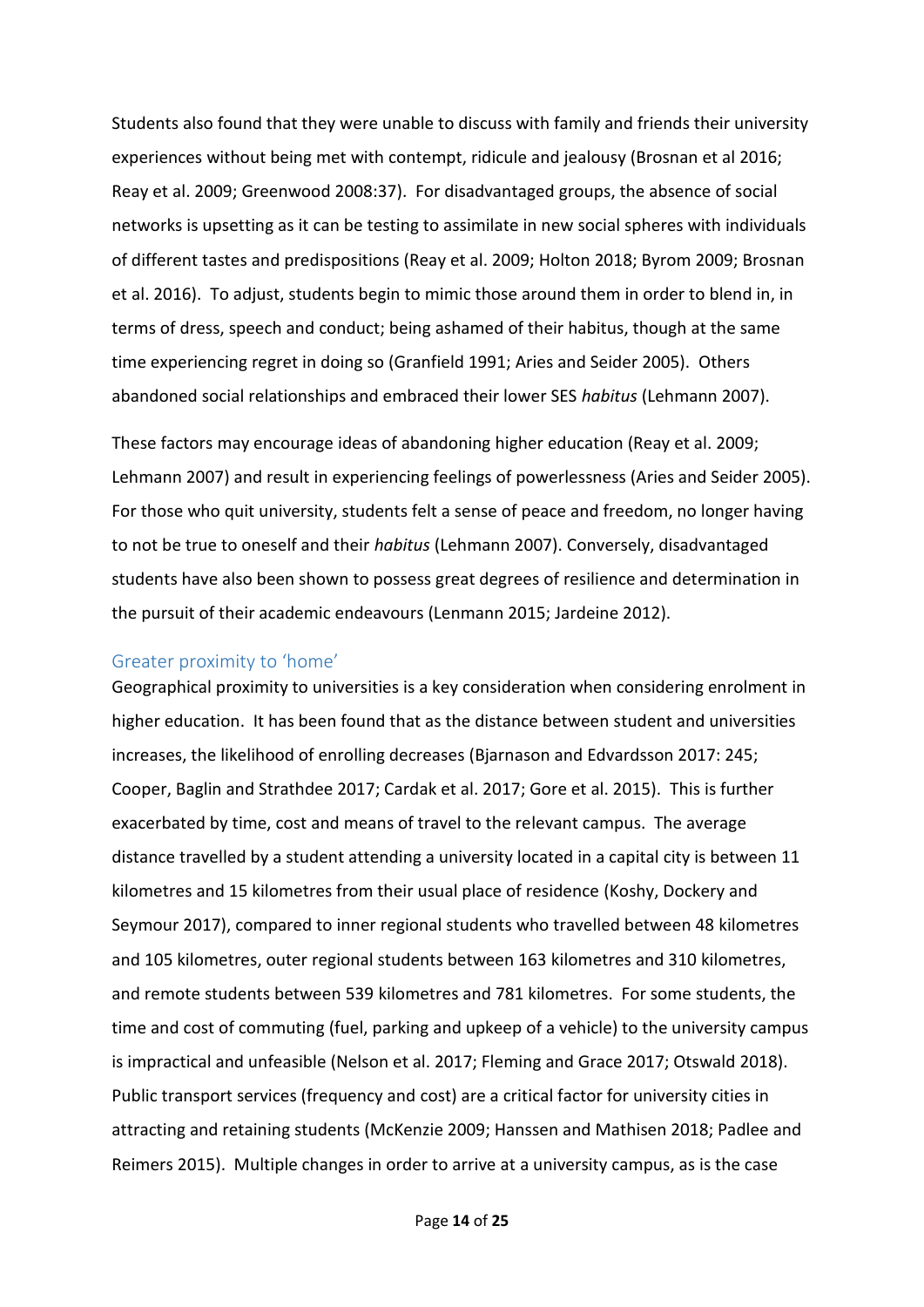with some routes, is seen as a deterrent to undertaking further education (Greenwood 2008: 29). Distance is understandably then, a barrier to university enrolment (Hanssen and Mathisen 2018; Cooper, Baglin and Strathdee 2017).

The University of Tasmania Sandy Bay Campus is 3.5 kilometres from the Hobart CBD and over 15 kilometres from the younger and growing suburbs of Claremont (17 kilometres), Bridgewater (24 kilometres), Sorell (28 kilometres), and Brighton (31 kilometres), all experiencing socio-economic disadvantage. The current Sandy Bay campus is proximate to other populous suburbs in greater Hobart, including Kingston (14 kilometres), Lindisfarne (11 kilometres), and New Town (8 kilometres), all of which experience relatively higher levels of socio-economic advantage. See Table 1. While locations considered "far" for Tasmanians in the greater Hobart area fall within the 'inner regional' territory, such as Huonville (42 kilometres), Port Arthur (104 kilometres), and New Norfolk (48 kilometres), these areas experience relatively higher levels of socio-economic disadvantage. Therefore, both distance and socio-economic background are likely to be a preventative factor in accessing and participating in higher education for people from these areas.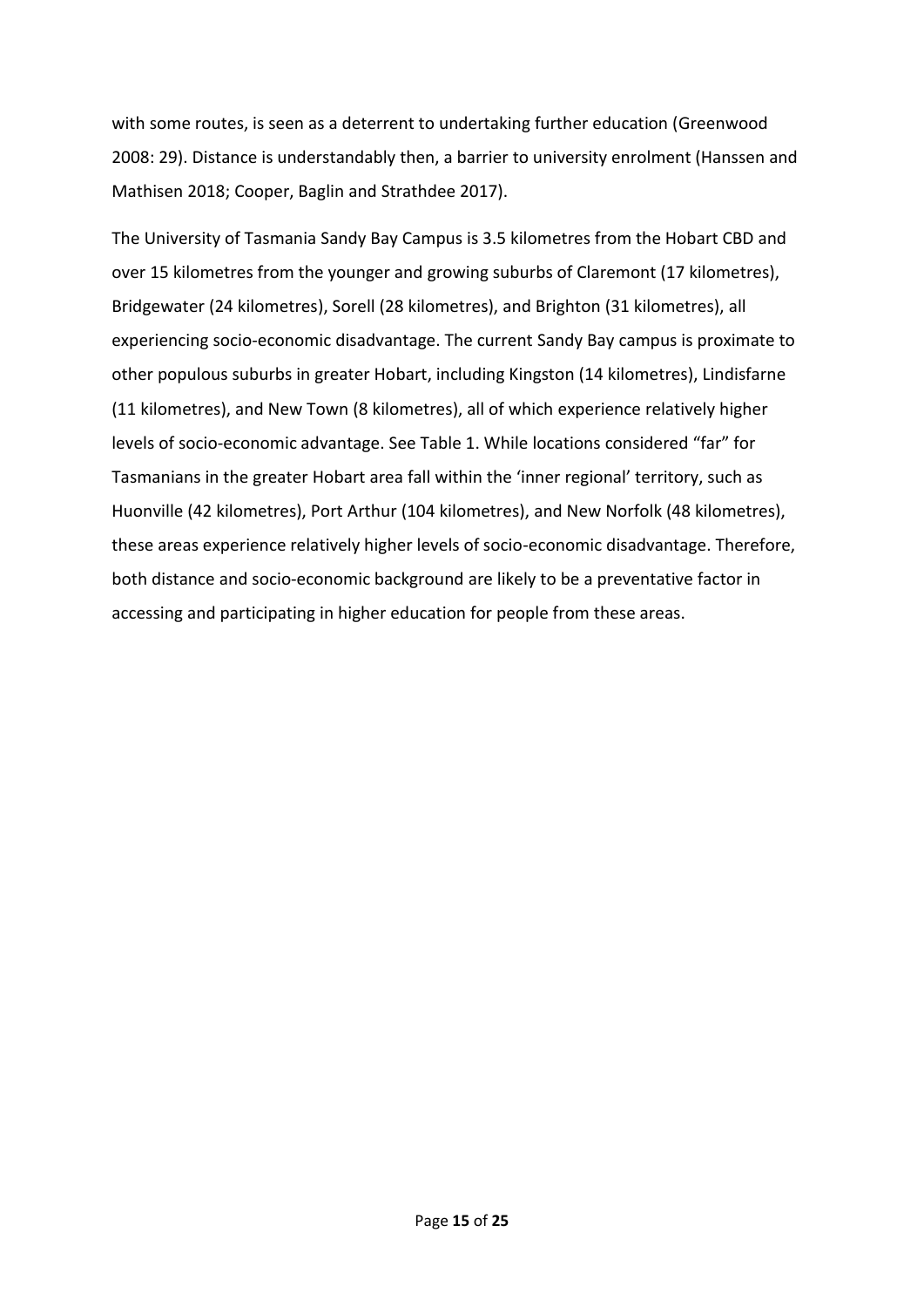## <span id="page-15-0"></span>Improving retention

While improved access to higher education as a result of a relocation of the Sandy Bay Campus to the Hobart CBD will likely increase the participation of students experiencing disadvantage, it is the completion of their studies which will result in the potential for improved social and economic well-being (Wirihana 2017). Retention is measured both competition rates (Crosling, Heagney and Thomas 2009) and attrition (Grayson and Grayson 2003). The completion rate for Australian university students is around 73.6% overall, specifically 72.6% for people from medium socio-economic groups, 68.9% for low socioeconomic groups, and 46.7% for indigenous persons (Edwards and McMillen 2015). Urban universities generally fare better than regional universities.

Regional students have poorer retention rates to those within metropolitan areas. The former are 4.7% more likely to withdraw from university than the latter (Cardak et al. 2017; Edwards and McMillen 2015).<sup>3</sup> Similarly, those from groups of low socio-economic status are 6.0% less likely to complete a university degree than those of a higher socio-economic status (Edwards and McMillen 2015). Also, those who work part-time are twice as likely to withdraw from university studies than those studying full time (Edwards and McMillen 2015). Furthermore, first in family students possess higher instances of attrition than multigenerational university students. It is estimated that there is a 40% greater chance of the former withdrawing from university study (Southgate et al. 2014), mostly within the initial two years of enrolment (Spiegler and Bednarek 2013). In their initial year of study 26% of these students wished to withdraw, which rose to 34% in each subsequent year (O'Shea 2016). This disparity is explained by economic and social factors rather than academic incompetence (Bennet et al. 2015; Jia and Maloney 2014). In some cases, it is suggested that disadvantaged students are stigmatised by university administrators and staff as collectively coming from troubled families and thereby unable to independently succeed in their studies (Macqueen 2016).

Financial pressures are the primary cause of student attrition across the stages of the degree (Bennet et al. 2015; Li and Carroll 2017). Chief of these concerns is the cost of accommodation (both private rental and on-campus or college dorms), which is particularly

**.** 

<sup>&</sup>lt;sup>3</sup> Though there is some debate to this, see Bennet et al. (2015) and Li and Carroll (2017)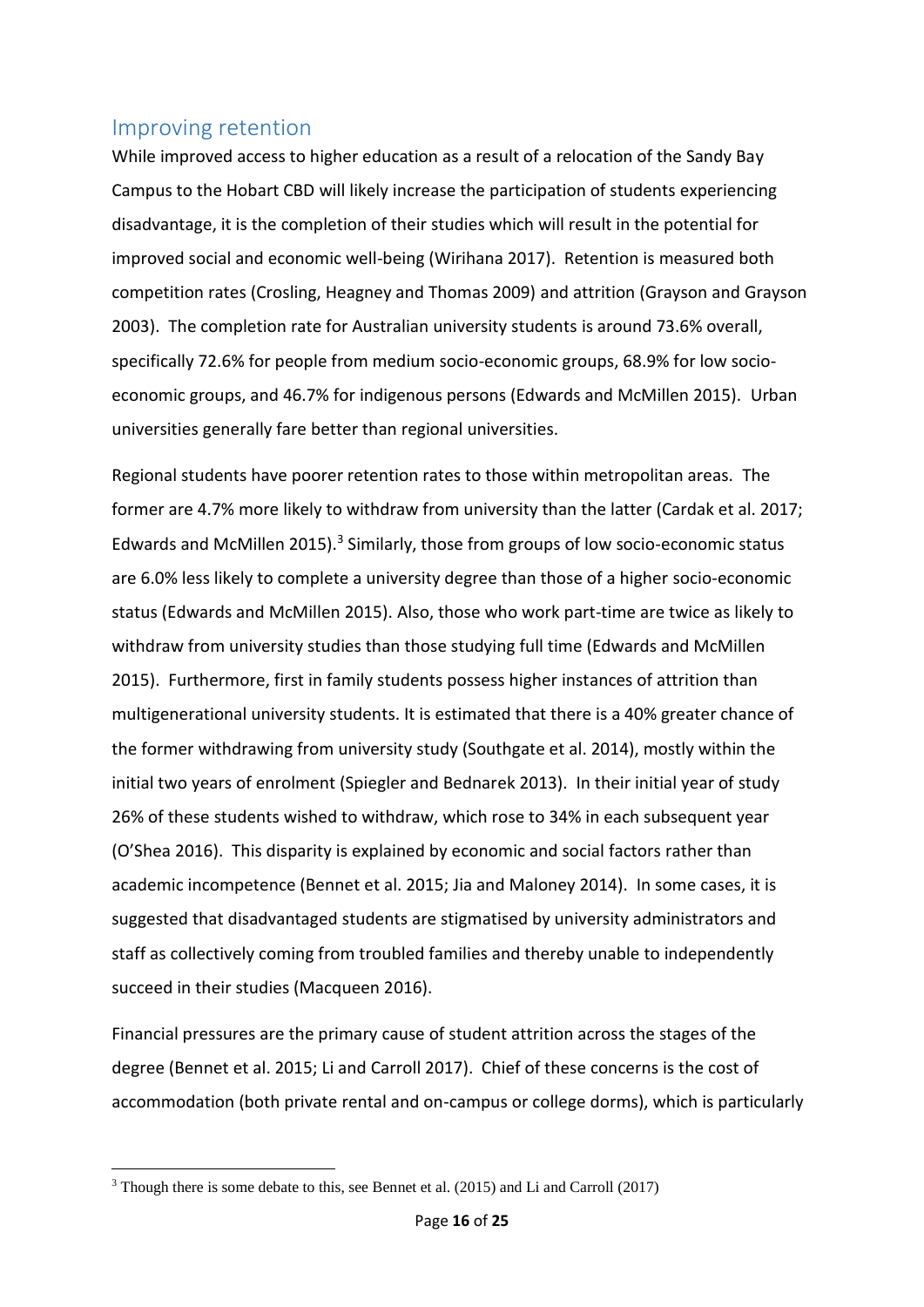felt amongst disadvantaged groups (Halsey 2018). This is compounded for rural and regional individuals who often rely on family to support their costs of living (Fleming and Grace 2015; Lim 2015). To this end, scholarships have been shown to be successful in encouraging retention amongst disadvantaged groups, providing a retention rate in some instances of up to 91.6% (Zacharias et al. 2016). Collectively, funding of this nature enables students to devote their hours to study rather than having to work to cover living expenses, covered tuition fees, and enabled students to enjoy a 'study-life balance' (in not undertaking paid employment or subsidising the need to work many hours). Students on scholarships reportedly experience less anxiety (primarily about finances and managing coursework requirements), and feel encouraged students by feeling supported by their university in the provision of their bursary (Zacharias et al. 2016). This is not to say that simply "throwing money" at students is the *key* to retention, but it is an essential component of improving retention amongst students (Curtis 2015).

Social factors are also highlighted as key components in the retention of students in the literature (Crosling, Heagney and Thomas 2009), particularly social isolation for first in family students (Lehmann 2007). Student retention has been linked to ensuring that students feel integrated into the university network and supported throughout their degrees, both personally and academically (Li and Carroll 2017; Bennet et al. 2015; Choi et al. 2013; Lim 2015; Sung and Yang 2009; Tinto 2003). It is advised that inductions should centre on slowly and sequentially introducing students into university over an extended period to enable a gradual familiarisation with campus life, timetabling, environments and culture (Crosling, Heagney and Thomas 2009). Enabling students to pre-read and prepare for their units in advance is an encouraged component of orientation, as opposed to solely merchandise and entertainment (Crosling, Heagney and Thomas 2009).

Ongoing interaction with and support from academic staff has been highlighted as essential to retention (Li and Carroll 2017; Bennet et al. 2015; Choi et al. 2013; Lim 2015; Sung and Yang 2009; Edwards 2016). This is particularly the case amongst new and international students (Tinto 2005; Li and Carroll 2017). Suggestions in this area include interventional support for struggling and/or failing students (discipline-specific), pre-semester tuition to ensure students enter university with necessary skills, early and consistent advice on progress in terms of assessments, and private tuition for students, particularly international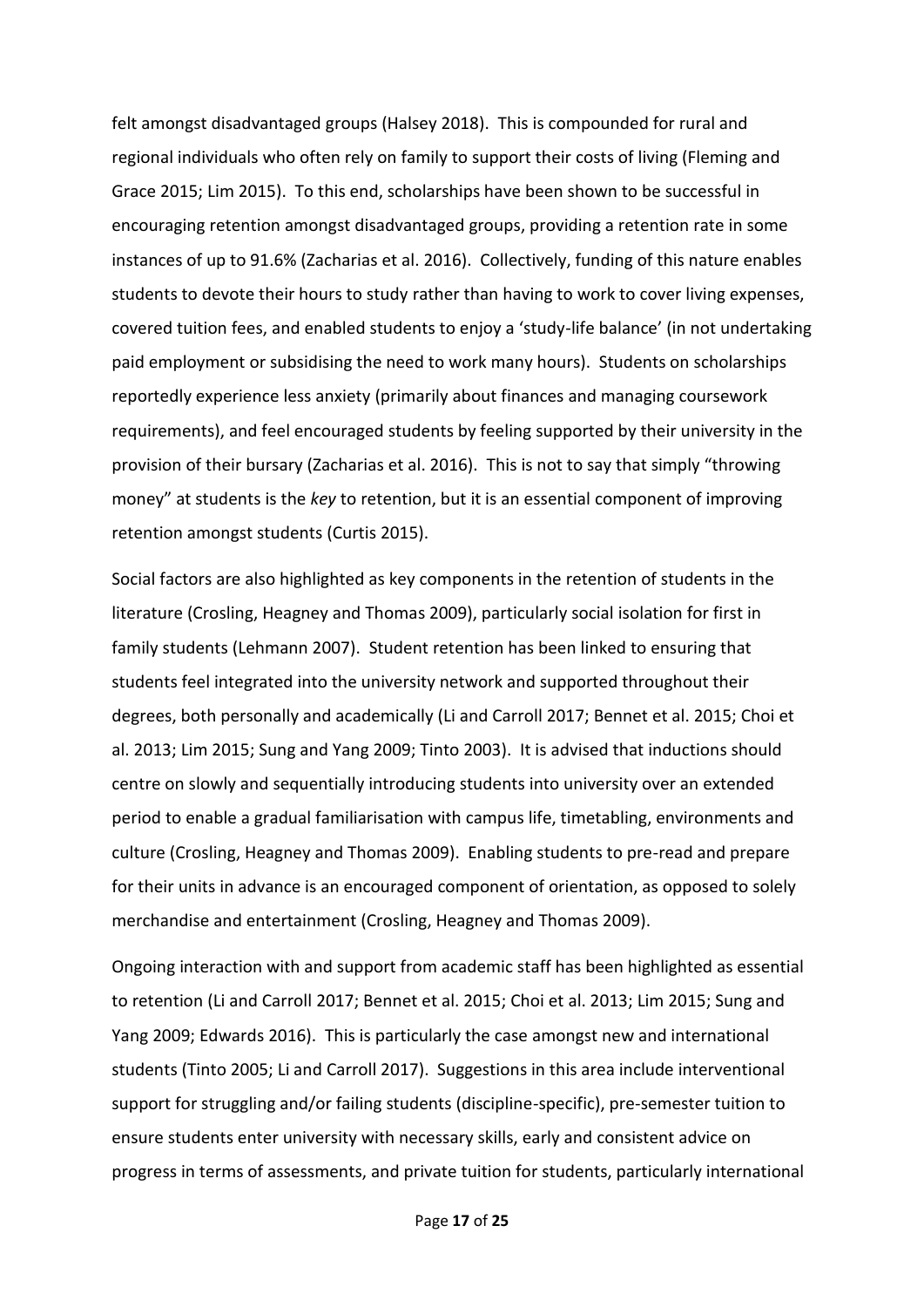students (Choi et al. 2013; Tinto 2005). Access to and receiving encouragement and support from academic staff is also said to improve retention of students in making them feel valued (Tinto 2005; Li and Carroll 2017; Lillyman and Bennett 2014). Students who are first in their family to attend university face difficulty in this regard, generally having less social-capital and being less inclined to ask academic staff for support (Scevak, Southgate and Rubin 2015). This cohort is believed to be more likely to withdraw from university if feeling socially isolated (Lehmann 2007). Staff can be encouraged to take the initiative through the presentation of benefits such as awards, bonuses and promotion (Grayson and Grayson 2003).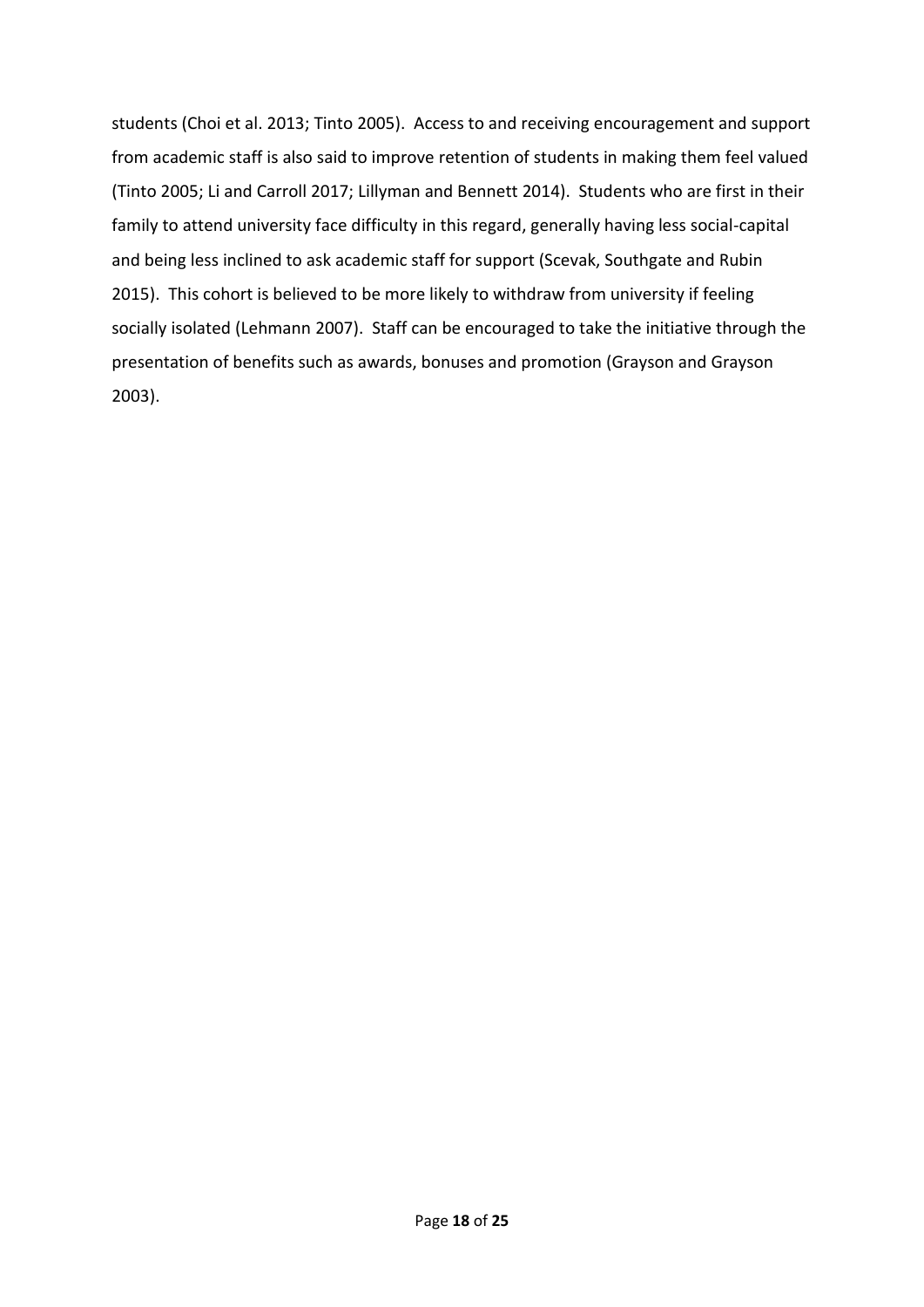## <span id="page-18-0"></span>Attraction of new interstate and international students

There are a range of motivating factors behind the selection of universities by students, including distance (Cooper, Baglin and Strathdee 2017; Doyle 2014), course offerings (Tomaszewski, Perales and Xiang 2016), perceived civic nature of universities (Goddard and Tewder-Jones 2016), the location of the university (Bjarnason and Edvardsson 2017; McKenzie 2009), and the prospects of post-degree employment (Addie 2017). There is an increasingly noticeable pull amongst aspirant students for pursuing education in more developed cities (McKenzie 2009). Such cities (and the universities therein located) sell themselves in offering a lifestyle with the thrill and allure of urban life, liberties and culture (Bjarnason and Edvardsson 2017; Hanssen and Mathisen 2018). For regional and international students alike, city universities offer an opportunity for self-investigation, independence and an adventure (McKenzie 2009), as well as the prospect of future employment close-by.<sup>4</sup> It is suggested that the decline in regional university enrolment is due to regional university aspirants selecting urban universities over their regional counterparts (Vichie 2017).

These trends bode well for Hobart and the attraction of new students to the University of Tasmania. Similar to the revitalisation of the City of Newcastle, the Greater Hobart area is currently experiencing a considerable transformation, led by the development of the \$75 million Museum of Old and New Art (Mona) (Ryan 2016; O'Connor 2013; Booth et al. 2017). Mona is recognised as contributing to a substantial increase in cultural tourism to the state, both interstate and international, with its museum (situated near Glenorchy) and its annual festivals such as Mona Foma and Dark MOFO (O'Connor 2013; Ryan 2016). The resulting "Mona Effect" is evident in increased confidence and investment in the state, particularly in tourism related infrastructure and experiences in the south of this state. As a result, Hobart, and many of its attractions, are listed as 'must visit' destinations with internationally recognised travel and tourism related experts. Hobart now offers an increasingly urban lifestyle, experience and adventure, alongside its traditional nature-based offerings.

At the University of Newcastle, the NewSpace seeks to be integrated in its urban centre by offering a series of viewpoints of the city (The University of Newcastle 2017a). The campus

1

<sup>4</sup> Many city graduates stay within the region rather than returning home, see Bjarnason and Edvardsson (2017) and Vichie (2017).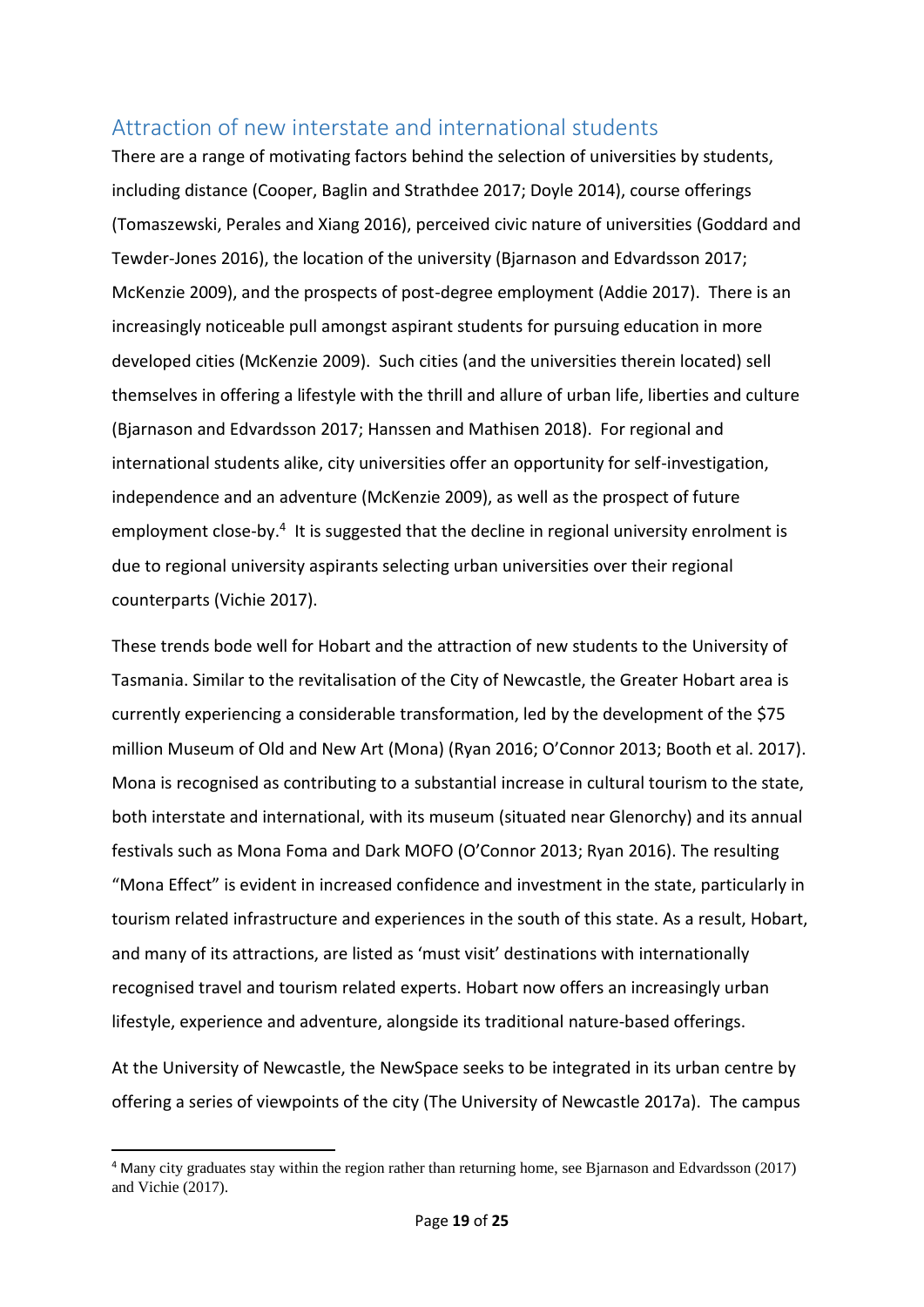can house 2,340 people, houses a library, a series of newly-style collaborative teaching spaces for tutorials, 3 lecture halls, and a cafeteria (The University of Newcastle 2017b). The University does not have campus parking for students, and instead encourages students to take public transport, walk or ride a bicycle, or take a university-funded shuttle bus from the Callaghan campus (The University of Newcastle 2018c). A similar approach by the University of Tasmania to relocate its southern campus to the CBD with modern facilities and learning environment, may capture the interest of a greater number of interstate and international students seeking 'a lifestyle with the thrill and allure of urban life, liberties and culture'.

Within Australia, the disproportionate majority of students who had relocated for study were international persons, most selecting urban universities (199,022) over regional (17,048) centres (Otswald 2018; Richardson and Friedman 2010). Tasmania has one of the highest population of students nationwide moving from urban to regional centres for their courses (Otswald 2018). Within the Tasmanian context, 41% of its regional students and 74% of its international students move to the city of Hobart for study (Otswald 2018).

Studies have shown that students are guided in their university selection by their understanding of the institution's reputation, the courses on offer, and the quality of those courses and the faculty that teach it (Padlee and Reimers 2015; Douglas, Douglas and Barnes 2006; Hemsley-Brown and Oplatka 2014; Price et al. 2003). Perceptions of university prestige is known to be shaped by social networks, schools, but also the quality of the universities facilities, conditional to it forming part of the university's advertising strategy (Chesters and Watson 2013; Hanssen and Solvoll 2015; Vidalakis, Sun and Papa 2013; Hanssen and Mathisen 2018). For first in family students, choice of university is generally dependent on the accessibility of scholarships and government support, as well as including considerations of distance from current residence, length of degree, and institutional reputation (Spiegler and Bednarek 2013).

Though facilities have been shown to be secondary to course quality, students do express interest in libraries (stock, quiet study spaces, and presence of computers to work on), lecture halls, bathrooms, temperature regulation and cafeterias (Price et al. 2003; Padlee and Reimers 2015; Kärnä, Julin, Nenonen 2013). Interestingly, student satisfaction with their education is said to influence their attitudes towards campus facilities (Hanssen and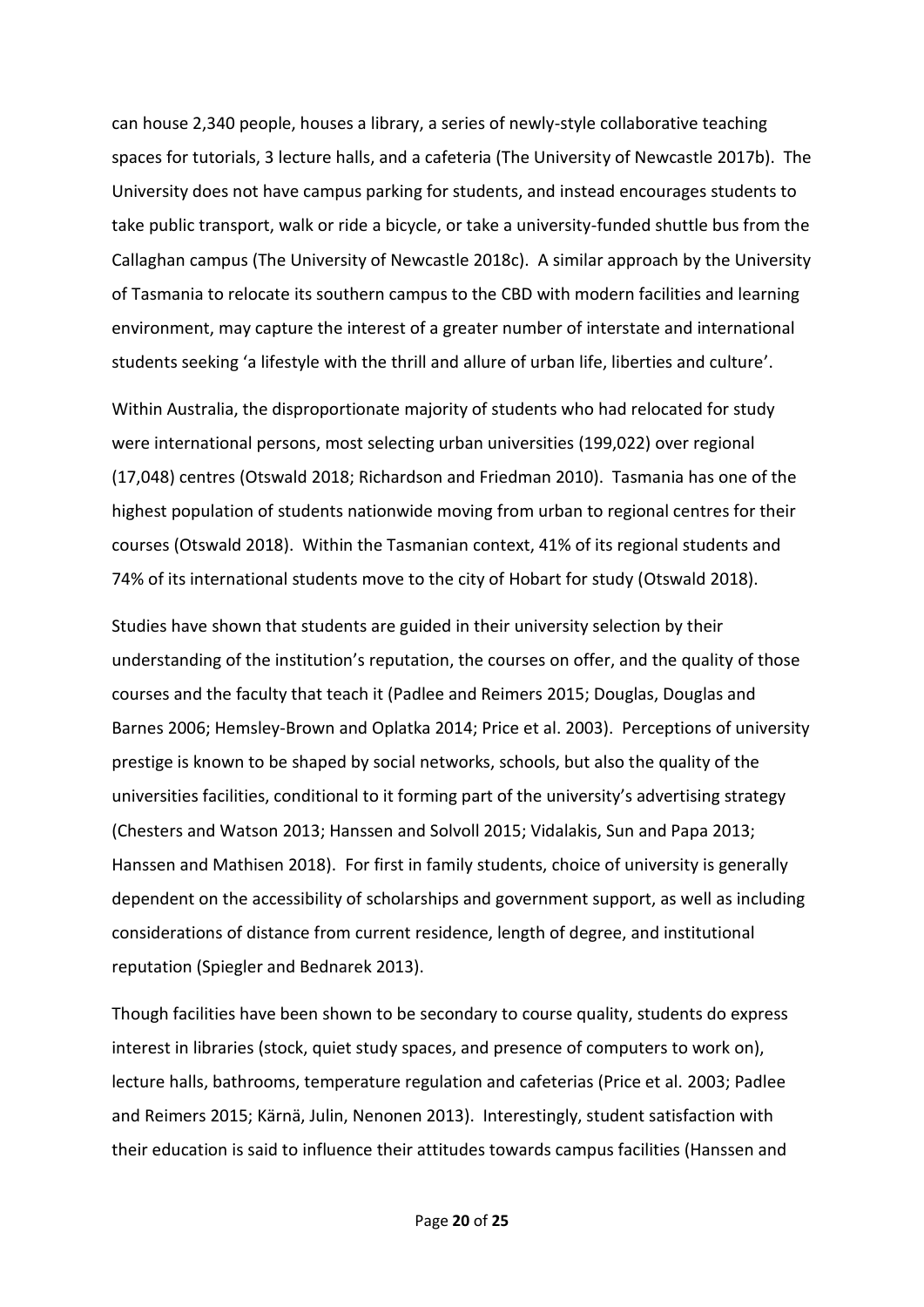Solvoll 2015), and that students in their later years are more negative towards university infrastructure than commencing students (Kärnä, Julin, Nenonen 2013).

## <span id="page-20-0"></span>Conclusion

It is clear from the evidence provided in the literature analysed for this report that the location of a university is a critical factor in enabling access to, and participation in, higher education, particularly by those experiencing social and economic disadvantage. While proximity to a campus alone does not improve retention and ultimate completion of studies, resulting in improved social and economic well-being, the likelihood is significantly increased.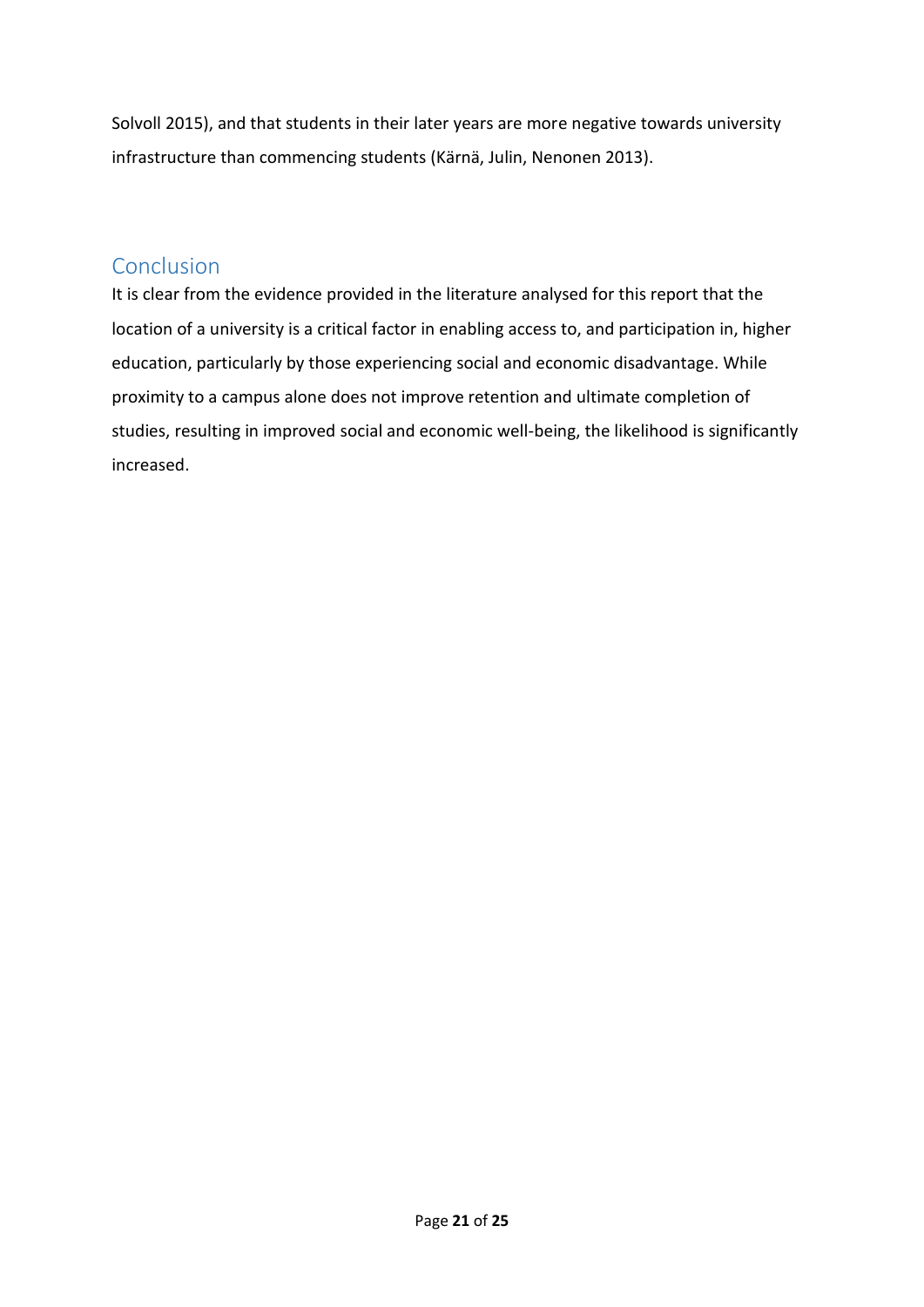## <span id="page-21-0"></span>References

Addie, J. (2017). Claiming the university for critical urbanism. *City, 21*(1), 65-80.

- Addie, J., Keil, R., & Olds, K. (2015). Beyond Town and Gown: Universities, Territoriality and the Mobilization of New Urban Structures in Canada. *Territory, Politics, Governance, 3*(1), 27-50.
- Alston, M., & Kent, J. (2003). Educational Access for Australia's Rural Young People: A Case of Social Exclusion. *Australian Journal of Education, 47*(1), 5-17.
- Archer, L., Hollingworth, S., & Halsall, A. (2007). 'University's not for Me I'm a Nike Person': Urban, Working-Class Young People's Negotiations of 'Style', Identity and Educational Engagement. *Sociology, 41*(2), 219-237.
- Aries, E., & Seider, M. (2005). The Interactive Relationship Between Class Identity and the College Experience: The Case of Lower Income Students. *Qualitative Sociology, 38*(4), 419-443.
- Baker, J. (2014). No Ivies, Oxbridge, or grandes écoles: constructing distinctions in university choice. *British Journal of Sociology of Education, 35*(6), 914-932.
- Bennett, A. (2015). *Equity Initiatives in Australian Higher Education: A review of evidence of impact*: University of Newcastle.
- Benneworth, P. N., L. (2017). Universities and regional development in peripheral regions. In P. Benneworth (Ed.), *Universities and regional development in the periphery*. Abingdon: Routledge.
- Bjarnason, T. E., IR. (2017). University pathways of urban and rural migration in Iceland. *Journal of Rural Studies, 54*(244-254).
- Booth, K., O'Connor, J., Franklin, A., & Papastergiadis, N. (2017). It's a Museum, But Not as We Know It: Issues for Local Residents Accessing the Museum of Old and New Art. *Visitor Studies, 20*(1), 10-32.
- Brosnan, C., Southgate, E., Outram, S., M Lempp, H., Wright, S., Saxby, T., Harris, G., Bennett, A., & Kelly, B. (2016). Experiences of medical students who are first in family to attend university. *Medical Education, 50*, 842- 851.
- Cardak, B., Brett, M., Barry, P., McAllister, R., Bowden, M., Bahtsevanoglou, J., & Vecci, J. (2017). *Regional Student Participation and Migration: Analysis of factors influencing regional student participation and internal migration in Australian higher education*. Perth.
- Choi, H., Lee, Y., Jung, I., & Latchem, C. The Extent of and Reasons for Non Re-Enrolment: A Case of Korea National Open University. *The International Review of Research in Open and Distance Learning, 14*(4), 19- 36.
- Cooper, G., Baglin, J., & Strathdee, R. (2017). *Access to higher education: Does distance impact students' intentions to attend university?* Perth: National Centre for Student Equity in Higher Education.
- Council, H. C. (2013). *Exploring the roles of Local Government Discussion Paper*. Hobart.
- Crosling, G., Heagney, M., & Thomas, L. (2009). Improving Student Retention in Higher Education: Improving Teaching and Learning. *Australian Universities' Review, 51*(2), 9-18.
- Curtis, D. (2015). What is the Future of Tertiary Education in Rural Australia. *Professional Educator,, 14*(6), 23-25.
- The Urban Developer (2018). Revitalising Newcastle: Behind the City's Billion-Dollar Boom. Retrieved 16th of May 2018, from https://theurbandeveloper.com/articles/revitalising-newcastle-behind-the-citys-billiondollar-boom
- Douglas, J., Douglas, A., & Barnes, B. (2006). Measuring student satisfaction at a UK university. *Quality Assurance in Education, 14*(3), 251-267.
- Edvardsson, I. (2017). University pathways of urban and rural migration in Iceland. *Journal of Rural Studies, 54*, 244-254.
- Edwards, D. (2016). Better academic support for students may help lower university attrition rates. Retrieved 15th May 2018, from https://theconversation.com/better-academic-support-for-students-may-help-loweruniversity-attrition-rates-66395
- Edwards, M., J (2015). *Completing university in a growing sector: Is equity an issue?* Melbourne: Australian Council for Educational Research.
- Ehlert, M., Finger, C., Rusconi, A., & Solga, H. (2017). Applying to college: Do information deficits lower the likelihood of college-eligible students from less-privileged families to pursue their college intentions? Evidence from a field experiment. *Social Science Research, 67*, 193-213.
- Fleming, M. G., DM. (2017). Beyond aspirations: addressing the unique barriers faced by rural Australian students contemplating university. *Journal of Further and Higher Education, 41*(3), 351-363.
- Goddard, J., & Tewdwr-Jones, M. (2016). *City Futures and the Civic University*. Newcastle.
- Gore, J., Holmes, K., Smith, M., Lyell, A., Ellis, H., & Fray, L. (2015). *Choosing University: The Impact of Schools and Schooling: Final Report to the National Centre for Student Equity in Higher Education*. Newcastle: National Centre for Student Equity in Higher Education (NCSEHE).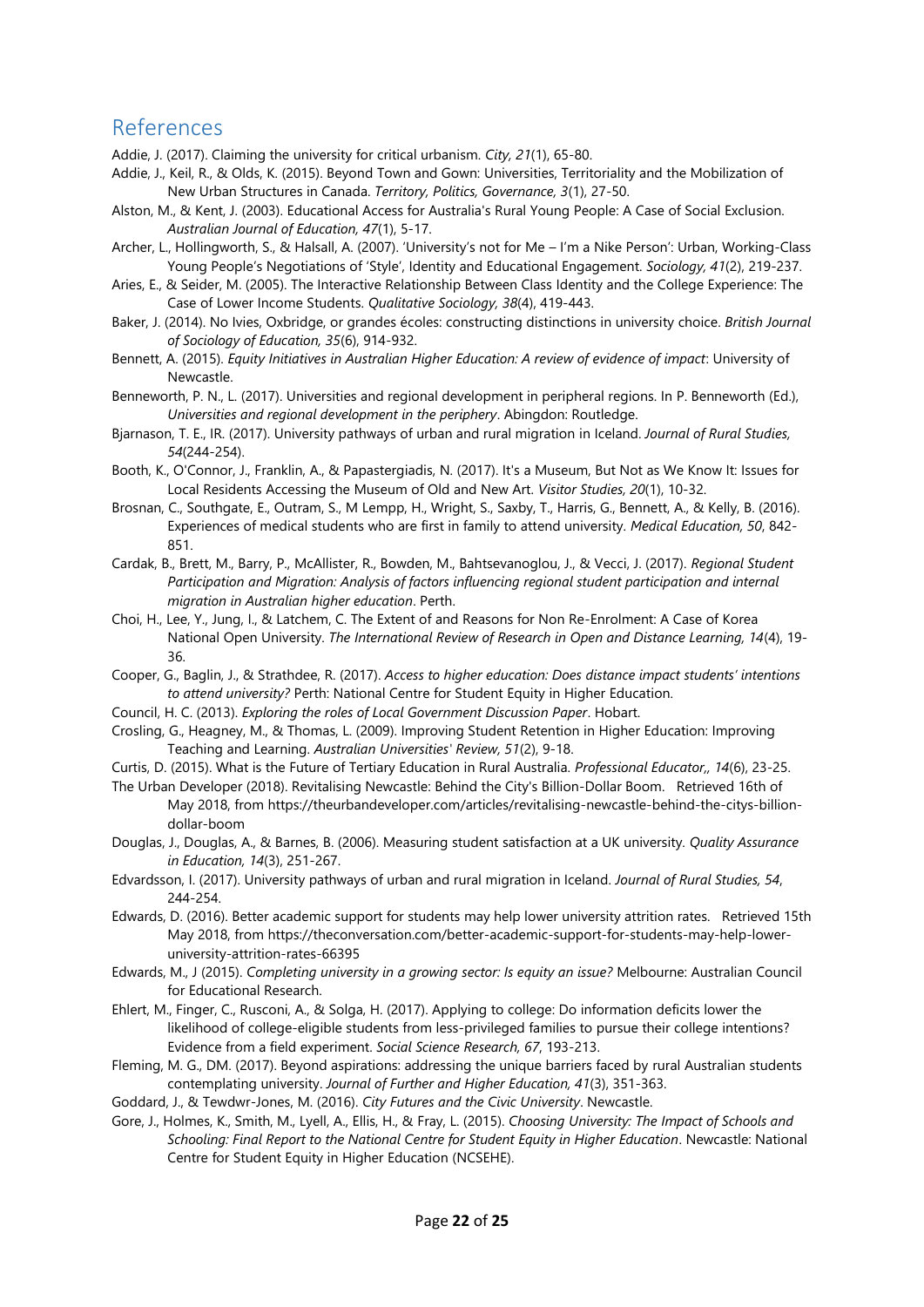NSW Government (2018). Revitalising Newcastle. Retrieved 16th of May 2018, from https://revitalisingnewcastle.nsw.gov.au/about/revitalising-newcastle/

Granfield, R. (1991). Making it by Faking it: Working-Class Students in an Elite Academic Environment. *Journal of Contemporary Ethnography, 20*(3), 331-351.

Grayson, J. P., & Grayson, K. (2003). *Research on retention and attrition*: Canada Millennium Scholarship Foundation.

Greenwood, A. (2008). *Negotiating Negative Imagery: The Subjective Experiences of Stigma Among Young Women of the Bridgewater-Gagebrook Housing Estate.* University of Tasmania, unpublished.

Halsey, J. (2017). Independent review into regional, rural and remote education: Discussion paper. *Retrieved from Commonwealth of Australia website: https://docs. education. gov.* 

*au/system/files/doc/other/independent\_review\_into\_regional\_rural\_and\_remote\_education. pdf*. Hanssen, T.-E. S., & Solvoll, G. (2015). The importance of university facilities for student satisfaction at a Norwegian University. *Facilities, 33*(13/14), 744-759.

Hanssen, T. M., TA. (2018). Exploring the Attractiveness of a Norwegian Rural Higher Education Institution Using Importance-Performance Analysis. *Scandinavian Journal of Educational Research, 62*(1), 68-87.

Hemsley-Brown, J., & Oplatka, I. (2015). University choice: what do we know, what don't we know and what do we still need to find out? *International Journal of Educational Management, 29*(3), 254-274.

Hobart, C. o. (2015). *Capital City Strategic Plan 2015-2025*. Hobart.

Jacobs, K., & Flanagan, K. (2013). Public housing and the politics of stigma. *Australian Journal of Social Issues, 48*(3), 319-337.

Jardine, A. (2012). *Indicators of persistence and their influence on the first year experience of university students from low socio-economic backgrounds.* University of Melbourne.

Jia, P., & Maloney, T. (2014). Using predictive modelling to identify students at risk of poor university outcomes. *high Education, 70*, 127-149.

Johnson, S., & Richeson, J. F., EJ. (2011). Middle Class and Marginal? Socioeconomic Status, Stigma, and Self-Regulation at an Elite University. *Journal of Personality and Social Psychology, 100*(5), 838–852.

Kärnä, S., Julin, P., & Nenonen, S. (2013). User satisfaction on a university campus by students and staff. *Intelligent Buildings International, 5*(2), 69-82.

Koshy, P., Dockery, A. M., & Seymour, R. (2017). Parental expectations for young people's participation in higher education in Australia. *Studies in Higher Education*, 1-16.

Lehmann, W. (2007). " I just didn't feel like I fit in": The role of habitus in university dropout decisions1. *The Canadian Journal of Higher Education, 37*(2), 89.

Lehmann, W. (2017). influences on Working-Class Students' Decisions to Go to University. In A. F. Stich, C (Ed.), *The Working Classes and Higher Education: Inequality of Access, Opportunity and Outcome*. London: Routledge

Li, I. C., D. (2017). *Factors Influencing University Student Satisfaction, Dropout and Academic Performance: An Australian Higher Education Equity Perspective*. Perth: National Centre for Student Equity in Higher Education (NCSEHE).

Lillyman, S., & Bennett, C. (2014). Providing a positive learning experience for international students studying at UK universities: A literature review. *Journal of Research in International Education, 13*(1), 63-75.

Lim, P. (2015). *Do individual Background Characteristics Influence Tertiary Completion Rates*. Perth: Project. National Centre for Student Equity in Higher Education.

Macqueen, S. (2016). First in family to attend university: latest Australian research findings. Retrieved 15 May 2018, from http://www.aare.edu.au/blog/?p=1502

McKenzie, F. (2009). *Regional youth migration and the influence of tertiary institutions*. Melbourne: Spatial Analysis & Research Branch, Strategic Policy, Research & Forecasting Division.

University of Newcastle (2017). NewSpace. from

https://www.youtube.com/watch?time\_continue=336&v=nmEZDb6TWYs

University of Newcastle (2017b). NewSpace: World-Class Facilities for Global Leadership. In T. U. o. Newcastle (Ed.). Newcastle: The University of Newcastle

University of Newcastle. (2018a). NewSpace. Retrieved 16th of May 2018, from

https://www.newcastle.edu.au/about-uon/our-environments/new-space

University of Newcastle. (2018b). Strong support from a strong community. Retrieved 16th of May 2018, from https://www.newcastle.edu.au/about-uon/our-environments/new-space/further-information/strongcommunity-support

University of Newcastle (2018c). Transport Options Retrieved 16th of May 2018, from https://www.newcastle.edu.au/about-uon/our-environments/new-space/Getting-there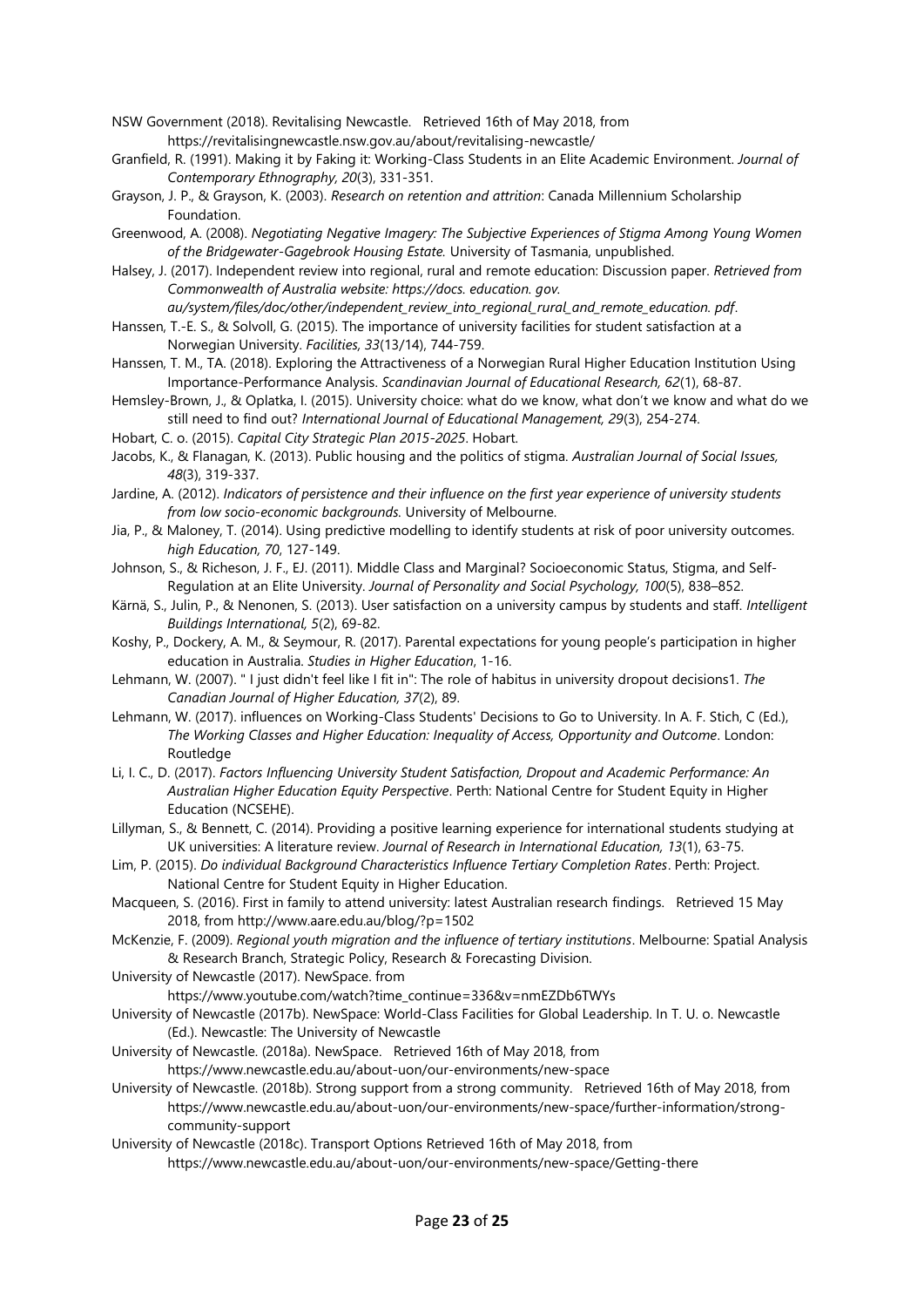O'Connor, J. (2013). David Walsh's MONA and the cultural regeneration of Hobart Retrieved 16th of May 2018, from https://theconversation.com/david-walshs-mona-and-the-cultural-regeneration-of-hobart-15718

O'Shea, S. (2016). First-in-family learners and higher education: Negotiating the 'silences' of university transition and participation. *HERDSA Review of Higher Education, 3*, 5-23.

Ostwald, C. (2018). *Regional Student Accommodation Assessment*. Melbourne: URBIS.

- O'Sullivan, K., Robson, J., & Winters, N. (2018). 'I feel like I have a disadvantage': how socio-economically disadvantaged students make the decision to study at a prestigious university. *Studies in Higher Education*, 1-16.
- Padlee, S., & Reimers, V. (2015). International student satisfaction with, and behavioural intentions towards, universities in Victoria. *Journal of Marketing for Higher Education, 25*(1), 70-84.
- Pitman, T. (2017). University completion rates won't be improved by looking at isolated causes from https://theconversation.com/university-completion-rates-wont-be-improved-by-looking-at-isolatedcauses-71412
- Polesel, J., & Klatt, M. (2014). University deferrers in metropolitan and non-metropolitan Victoria: A longitudinal study. *Australian Journal of Education, 58*(2), 182-194.
- Price, I., Matzdorf, F., Smith, L., & Agahi, H. (2003). The Impact of Facilities on Student Choice of University. *Facilities, 21*(10), 212-222.
- Reay, D., Crozier, G., & Clayton, J. (2009). 'Strangers in Paradise'? Working-class Students in Elite Universities. *Sociology, 43*(6), 1103-1121.
- Richardson, S., & Friedman, T. (2010). *Australian Regional Higher Education: Student characteristics and experiences*: Australian Council for Educational Research
- Rofe, M. (20014). From 'Problem City' to 'Promise City': Gentrification and the Revitalisation of Newcastle. *Australian Geographical Studies, 42*(2), 193-206.
- Ryan, L. (2016). Re-branding Tasmania: MONA and the altering of local reputation and identity. *Tourist Studies, 16*(4), 422-445.
- Scevak, J., Southgate, E., Rubin, M., Macqueen, S., Douglas, H., & Williams, P. (2015). *Equity Groups and Predictors of Academic Success in Higher Education. A 2014 Student Equity in Higher Education Research Grants Project*. Perth: National Centre for Student Equity in Higher Education.
- Shine, R. (2018). Tasmania top of the pops for population growth, report finds. from http://www.abc.net.au/news/2018-01-29/tasmania-top-of-the-pops-for-population-growth,-reportfinds/9370524
- Southgate, E., Douglas, H., Scevak, J., Macqueen, S., Rubin, M., & Lindell, C. (2014). The academic outcomes of first-in-family in an Australian university: An exploratory study. *International Studies in Widening Participation, 1*(2), 31-45.
- Spiegler, T. B., A. (2013). First-generation students: what we ask, what we know and what it means: an international review of the state of research. *International Studies in Sociology of Education, 23*(4), 318- 337.
- Sung, M., & Yang, S.-U. (2009). Student–university relationships and reputation: a study of the links between key factors fostering students' supportive behavioral intentions towards their university. *Higher Education, 57*(6), 787-811.
- Tourism Tasmania. (2017). *Mona Visitor Profile*. Hobart: Tourism Tasmania.
- Thiele, T., Pope, D., Singleton, A., Snape, D., & Stanistreet, D. (2017). Experience of disadvantage: The influence of identity on engagement in working class students' educational trajectories to an elite university. *British Educational Research Journal, 43*(1), 49-67.
- Tomaszewski, W., Perales, F., & Xiang, N. (2017). *School Experiences, Career Guidance, and the University Participation of Young People from Three Equity Groups in Australia*. Perth: National Centre for Student Equity in Higher Education
- Valero, A., & Van Reenen, J. (2016). *The economic impact of universities: Evidence from across the globe*: National Bureau of Economic Research.
- Vichie, K. (2017). Higher education and digital media in regional Australia: The current situation for youth. *Australian and International Journal of Rural Education, 27*(1), 29-42.
- Whiting, N. (2018). Tourism boom and hotel investment lauded by industry, but some fear Tasmania's natural charm under threat. Retrieved 16th of May 2018, from http://www.abc.net.au/news/2018-04- 27/tasmania-peak-tourism-hotels-development-question-debated/9691926
- Winchester, M. L., G. (2014). Universities can't win a war on attrition Retrieved 15th of May 2018, from https://theconversation.com/universities-cant-win-a-war-on-attrition-25029